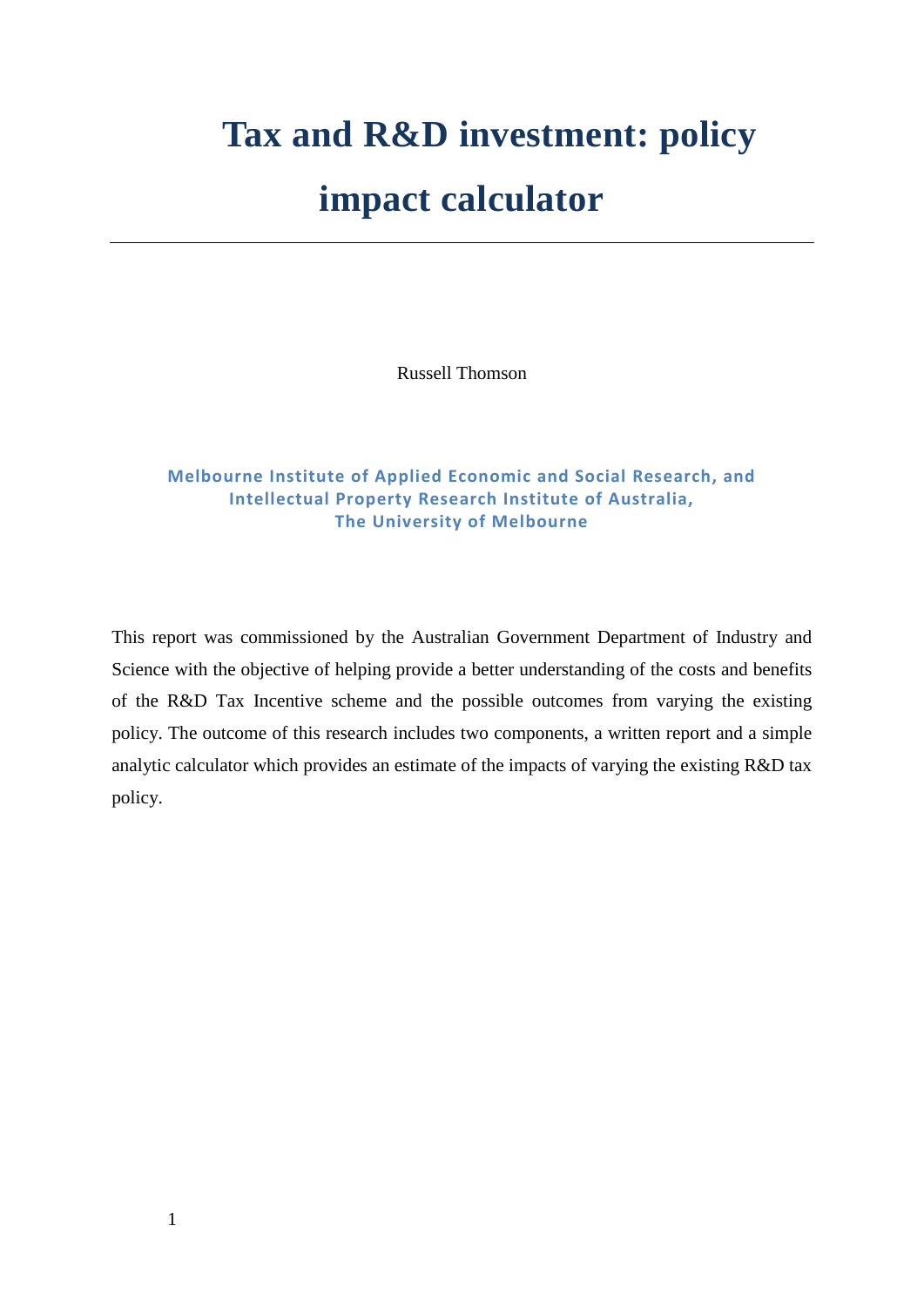#### **1. Introduction**

The Department of Industry and Science has commissioned this research to inform a better understanding of the costs and benefits of the R&D Tax Incentive and the possible outcomes from varying the existing policy. The outcome of this research includes two components: (1) a written report and (2) a simple analytic calculator based on Microsoft Excel. The function of the calculator is to provide a ready estimate of the impact on private sector R&D of varying the existing R&D tax policy.

It is important to keep in mind that inducing additional R&D is not an end unto itself. The rationale for subsidising R&D is to induce positive spillover benefits to other firms and consumers. If left to themselves, for-profit organisations will under invest in R&D and thereby forgo welfare enhancing spillover benefits. Both theory and extensive empirical evidence support the notion that each dollar of R&D investment makes a contribution to the material well-being of Australians considerably greater than one dollar.

Tax policy affects R&D investment by changing the breakeven cost-benefit ratio of the marginal prospective R&D investment. If this ratio falls, firms will be expected to conduct more R&D and society will capture more spillover benefits. The ratio is composed of:

- (a) After tax cost of R&D (the out of pocket cost of every dollar spent on R&D taking into account all deductions, rebates, concessions and depreciation)
- (b) After tax income (from the prospective R&D investment)

The breakeven cost-benefit ratio is given by the ratio of (a)/(b) and is called the *taxprice of R&D*. The tax-price of R&D often varies by firm type, size, history of R&D expenditure and (sometimes) by industry. Analysis included in this report will focus on the domestic effect underpinned by variation in the tax-price. The potential for taxation to influence the location of R&D performing multinational firms will also be discussed based on international economics literature.

The process of assessing the direct impact of changes to taxation, including changes to the rebate or corporate income tax rate, can be broken into three stages: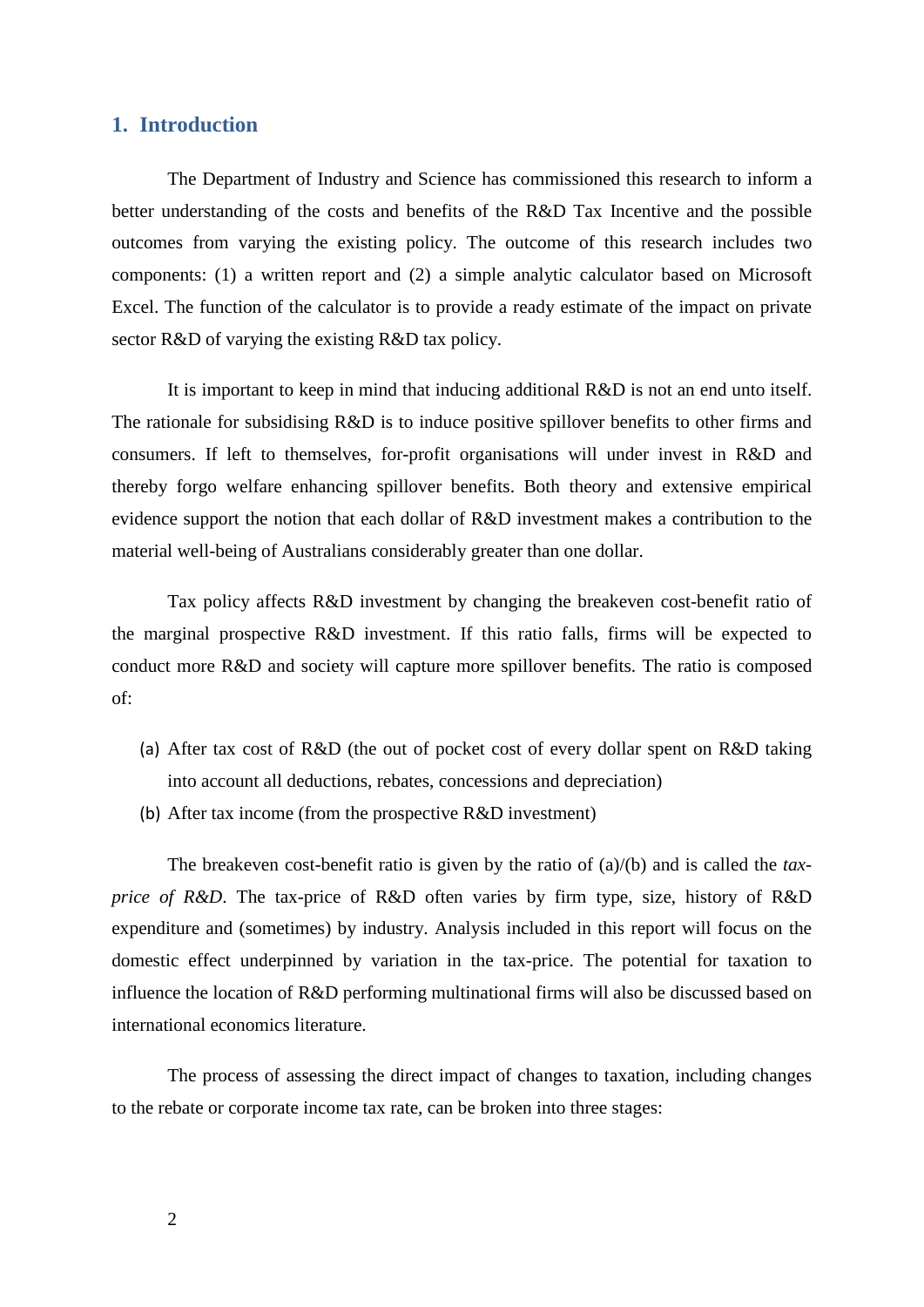- 1. Calculate the implied change to the breakeven cost-benefit ratio (tax-price) of prospective R&D investments.
- 2. Estimate the *proportional* change in R&D to changes in tax-price. This is called the elasticity of R&D investment with respect to its tax-price
- 3. Extrapolate the value of additional R&D investment based on current R&D spending, the estimated elasticity (2) and the hypothetical variation in the tax-price (1).

# *Terms used to describe policy*

Before proceeding it is helpful to define key terms used to describe R&D tax policy, both in general and specifically relating to the Australian policy context. In the international literature, R&D subsidies that are distributed via the tax system are commonly known as *tax incentives*. Internationally, R&D tax subsidies are typically provided either as an *augmented deduction* or a *tax credit*. A tax credit is a reduction of company tax liabilities. In Australia a tax credit is known as tax *offset*. An augmented deduction allows companies to deduct a multiple of R&D spending, typically greater than 100 percent, from their taxable income. In Australia, an augmented deduction was previously referred to as a tax concession. The current Australian Government policy is known as the R&D tax incentive scheme and is provided as an offset (credit). A company with no tax liabilities cannot benefit from an offset that is *non-refundable*. A *refundable* offset is paid to a company even if they have no tax liabilities.

#### **2. Background**

#### *Why subsidise R&D?*

Yale Economist William Nordhaus recently estimated that innovators capture as little as two percent of the total social value of their inventions (Nordhaus 2004). The rest of us are getting a pretty good deal.

A country's standard of living largely reflects its economic output per capita. It is differences in technology – rather than capital accumulation – which explain long-run per capita economic growth and the most of the per capita differences in income between countries (Abramovitz 1956; Solow 1957; Kendrick 1973). Sustained growth in productivity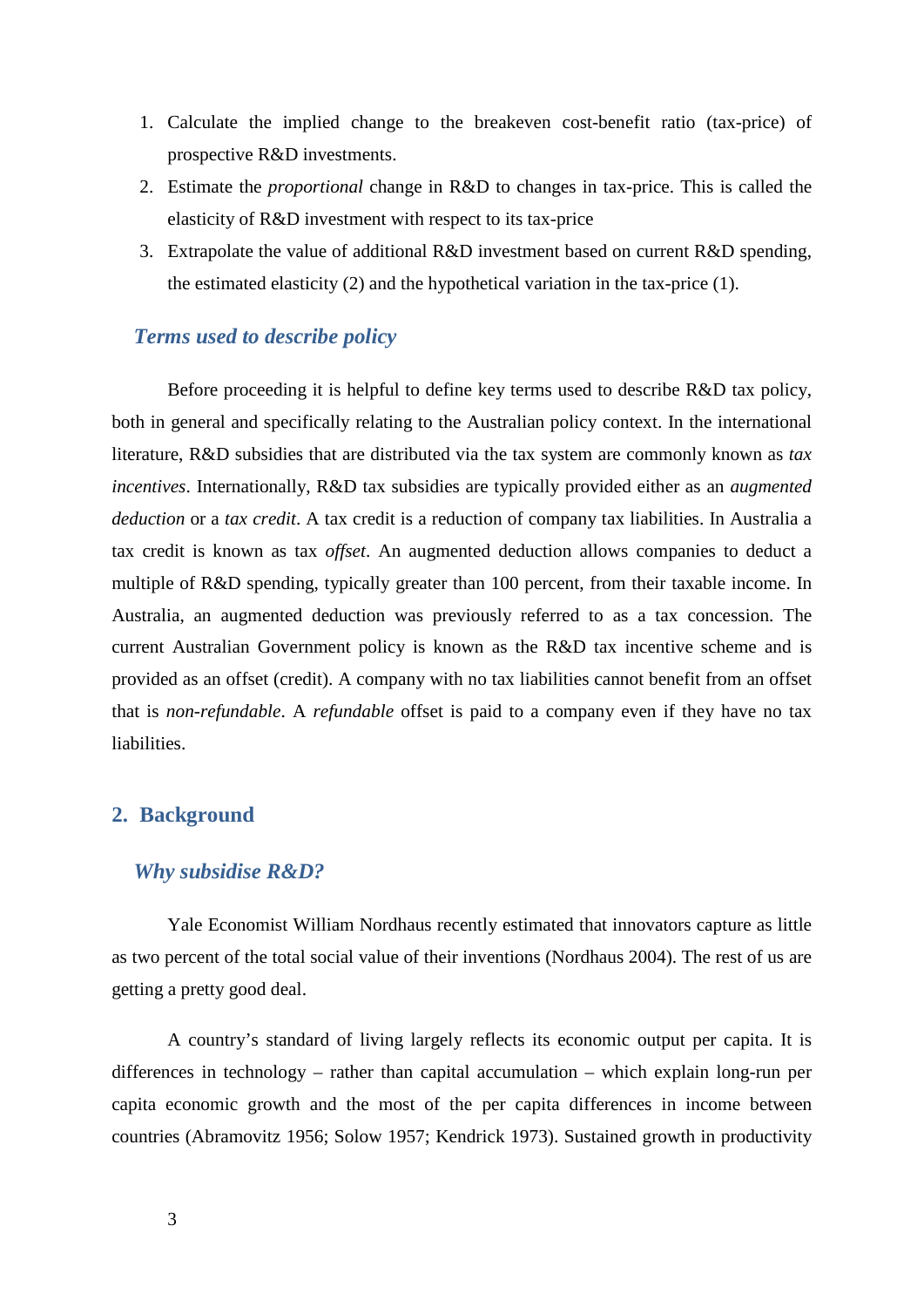over the long term requires that we find ways to invest that avoid diminishing returns and this invariably means innovation and new technology.

Some of the attributes of technology which make it central to economic performance also make its socially optimal provision incompatible with a perfectly competitive market. That is, private profit making businesses do not invest enough in innovation left to their own devices. There are two fundamental sources of market failure: limited appropriability and risk.

Limited appropriability refers to the fact that innovating firms do not generally capture the full benefit of their investments in research and development. Considerable benefits are typically captured by other firms and customers usually in the form of lower prices. These benefits not captured by the firm are referred to as spillovers or externalities. If firms are unable to capture enough benefit to cover the opportunity cost they will underinvest.

It is very difficult to stop imitation and learning by observation. The development of a new product or process of production, which can incur considerable costs to the originator, can be quickly copied by other firms operating in similar market or technological space. IP laws and trade secrecy offer important protection from imitation, but they are most effective in only a few industries and for a well-resourced sub-set of firms. There would be substantial net benefits to other firms and consumers if firms undertook more R&D than they would chose to under 'normal' market conditions – where the firm can use intellectual property rights, trade secrecy, and strategic use of complementary assets to aid the appropriation of innovation profits. There is strong evidence that the spillover benefits from R&D are economically important (Hall, Mairesse and Mohnen 2009).

It might be considered that strengthening intellectual property protection could help improve matters; though there are important limitations to such a strategy. First, appropriation of benefits can be difficult or impossible where R&D has unobservable and farreaching benefits. Second, charging a price for a good (technology) that has zero social cost results in a static deadweight loss. This just means that by charging for the use of technology (which has no cost in use once it has been created) means that the technology will not be used everywhere it could create value. Intellectual property rights can also have a negative effect on sequential technological progress (Glasso and Schankerman 2014).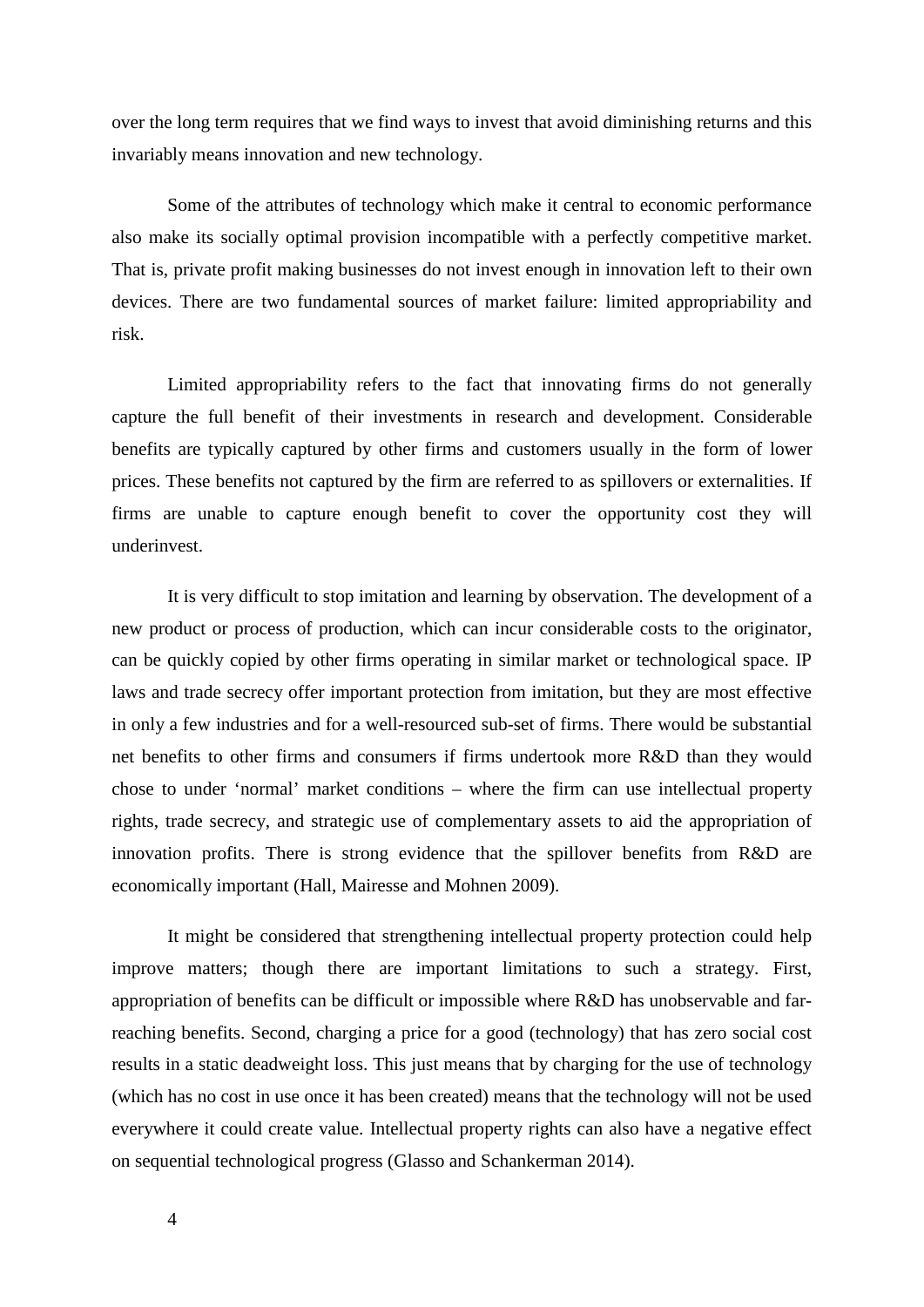The second source of market failure is the risk and uncertainty inherent in the innovation process. Risk and uncertainty can undermine private provision of R&D because the party who has the capability and appetite to innovate may not be the party with the investment funds. Markets are good at dealing with well understood risks. For example, private markets effectively supply car insurance because companies can observe the average accident rate over a large sample of drivers and price their policies based on that. But innovation is different. Research and development involves trying something that has never been done before. Unlike well understood risks in our economy uncertainty such as is inherent in research cannot be reduced through pooling. However, if the marginal cost of bearing risk increases with the amount of risk held, the total *cost* of a given level of uncertainty can be reduced by spreading it across many parties (Arrow and Lind 1970). Government funding effectively represents spreading the uncertainty of R&D across the entire tax base. Evidence confirms that capital markets often fail to effectively service some high-risk R&D activities (Hall 2005). Limitations to efficient allocation in the presence of uncertainty and risk is effectively codified in the current Australian R&D Tax Incentive programme in that business R&D expenditure must exhibit risk to be eligible for the programme.

The theoretical considerations are well supported by empirical evidence. Empirical studies consistently find that the social rate of return to R&D is considerably higher than the social discount rate (see Jones and Williams 1998; Frantzen 2000; Lederman and Moloney 2003). Hall, Mairesse and Mohnen (2009) provide an extensive review of the very large empirical literature produced over the past 50 years on returns to R&D. The authors conclude that the estimated total rate of return to R&D over the past half century to be in the 2030 percent range. Moreover, the authors observe that the social rate of return is estimated to be substantially greater than the private rate of return. This is consistent with there being a large spillover benefits. That is, much of the benefit of R&D is not captured by the innovator but rather 'spills-over' to other firms in the economy.

As well as long run productivity growth, R&D and technological capacity also play an important role in determining a number of more proximate indicators of economic performance. Researchers have also established a strong and robust relationship between measures of innovation – such as R&D investment and patent registrations – with firms' market value (Griliches 1981; Hall et al. 2000; Bosworth and Rogers 2001; Feeny and Rogers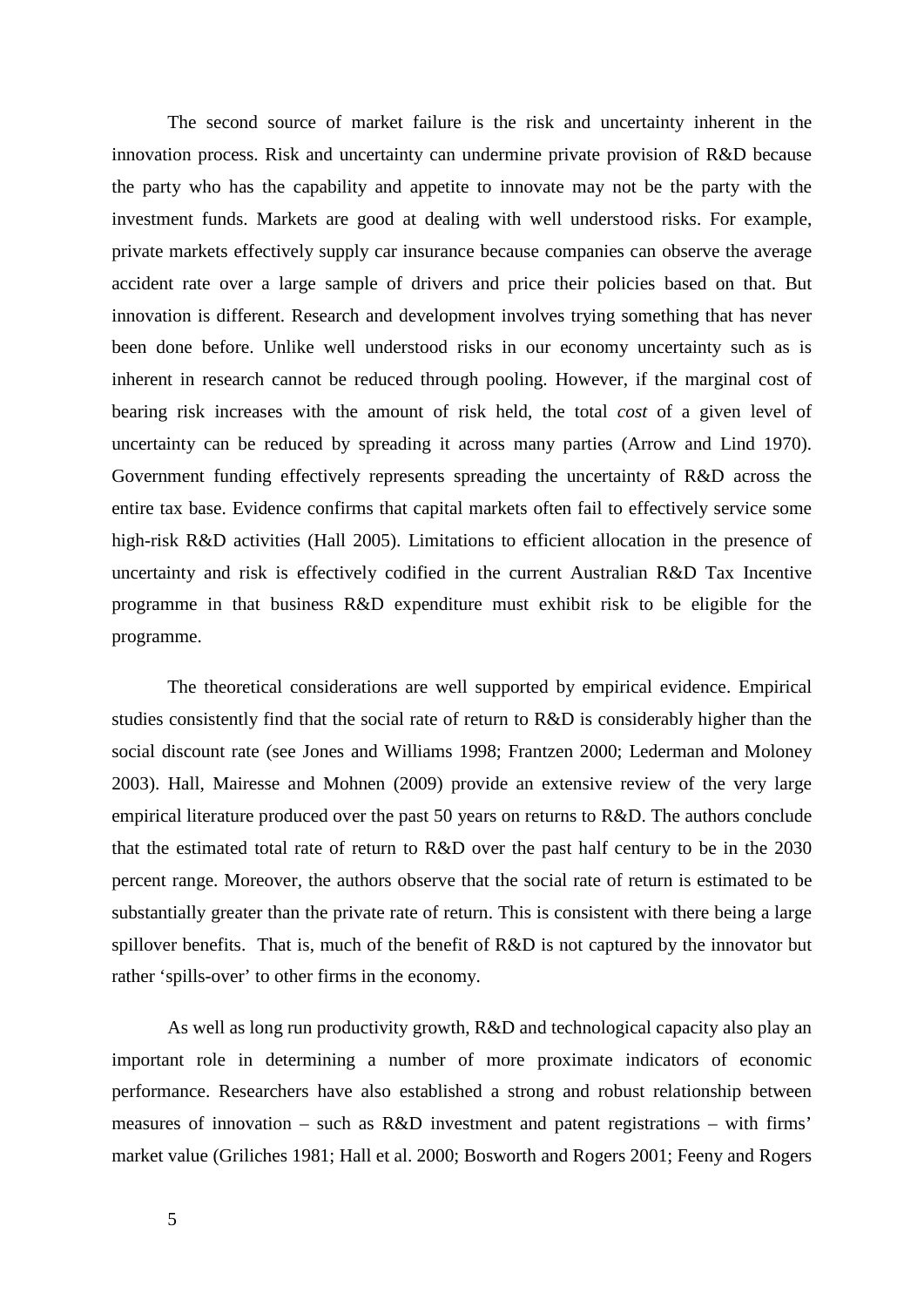2003, Griffiths and Webster 2006). Technological differences are also important in explaining differences in trade performance (Cantwell 1989).

#### *Why use the tax system?*

Observing that R&D is a significant contributor to productivity growth and overall economic performance, it is widely held that policies that successfully stimulate additional R&D will deliver substantial economic benefit. Governments exercise a range of policy options to overcome possible market failure and to ensure socially optimal investment in R&D.

There is no silver bullet. Each policy approach has costs and benefits. In a world of perfect information the first-best solution is for government to invest in R&D directly and give resulting technology away freely so all who place any value on the generated knowledge are free to use it. Public provision simultaneously solves the problems caused by the nonrivalry, non-excludability and the long-time horizon of benefits.

Unfortunately, the optimal provision of R&D is subject to very significant information costs due to the fundamental uncertainty inherent in technological progress. Efficient allocation requires identifying the most valuable research projects, determining who should tackle them, knowing how much resources are required and how investment should be spread over time. An example of the perils of over-reliance on government R&D is illustrated by the innovation system in the Soviet Union. Despite a disproportionate share of highly educated scientists and engineers, the country was unable to shift from a capital-deepening to growth based on broad technological change.

Good innovation policy should include a mix of mechanisms, in order to 'hedge' between the strength and weaknesses of each. Policies that decentralise decision making and harness market forces to allocate resources to research play an important role. Patents, trademarks, and other forms of IP are important market-oriented R&D policies. By providing legal protection from imitation, IP rights help innovators to extract rent (royalties) from consumers. The greater is the pecuniary value placed by consumers, the greater is the reward to the investor. However, the privatisation of spillovers is rarely complete or exact and is itself subject to uncertainty.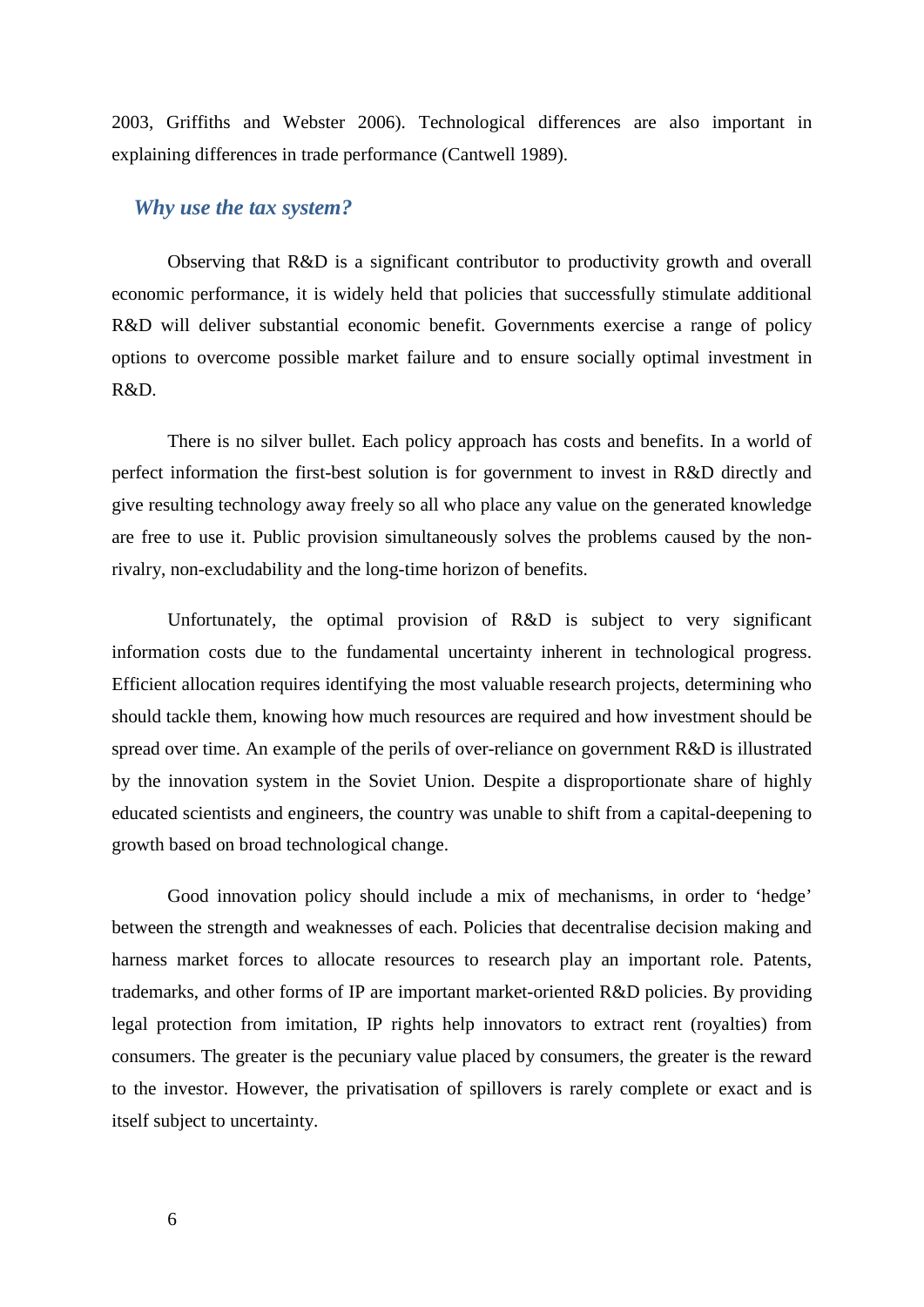Since the late 1970s countries across the OECD have increasingly using tax-based subsidies for R&D. The effect of an ad valorem R&D subsidy is to lower the investment hurdle rate. The potential welfare improvement arises because projects that were considered not profitable, but should on average have considerable spillover benefits, will become profitable in the presence of the subsidy. Tax incentives are subsidies for investment that have a perceived advantage over traditional government provision of R&D in that market forces allocate the subsidy thereby minimising the potential for 'government failure'.

# *Firms' response to tax based subsidies – Empirical evidence*

How much additional R&D will each company to do in response to a change in the tax-price? This is a question of behavioural response. In principle, the answer depends on the investment opportunities available to each firm which of course is unobservable. In practice each individual firm will respond differently so the aim is to arrive at an estimate of the average response, which will be based on the large international literature on this issue. This section of the report reviews the Australian and international literature, covering the range of estimates and outlining the basis of research design.

Analysis effectively involves modelling the impact of tax policy on R&D investment using firm, industry or country level data. In order to measure the effect of tax credits on private R&D investment researchers confront the difficult problem of finding an exogenous measure of tax policy that exhibits sufficient variation to support robust identification.

The standard formulation for measuring the relative generosity of tax policy is called the 'tax-price of R&D'. The measure reflects an adaptation of Jorgenson's (1963) 'user cost of capital'. The measure is commonly referred to as the 'tax-price of R&D' and was first proposed by McFetridge and Warda (1983) and subsequently used by Bloom *et al.* (2002), Guellec and van Pottelsberghe (2003), Wilson (2009) and others. The measure reflects the breakeven benefit-cost ratio for the marginal R&D investment to be profitable after tax and is given by:

$$
taxprice = \frac{ATC}{1 - CIT}
$$
 (1)

where ATC is the after-tax cost of R&D allowing for reductions in corporate income tax liabilities that result from the expenditure; and CIT is the corporate income tax rate.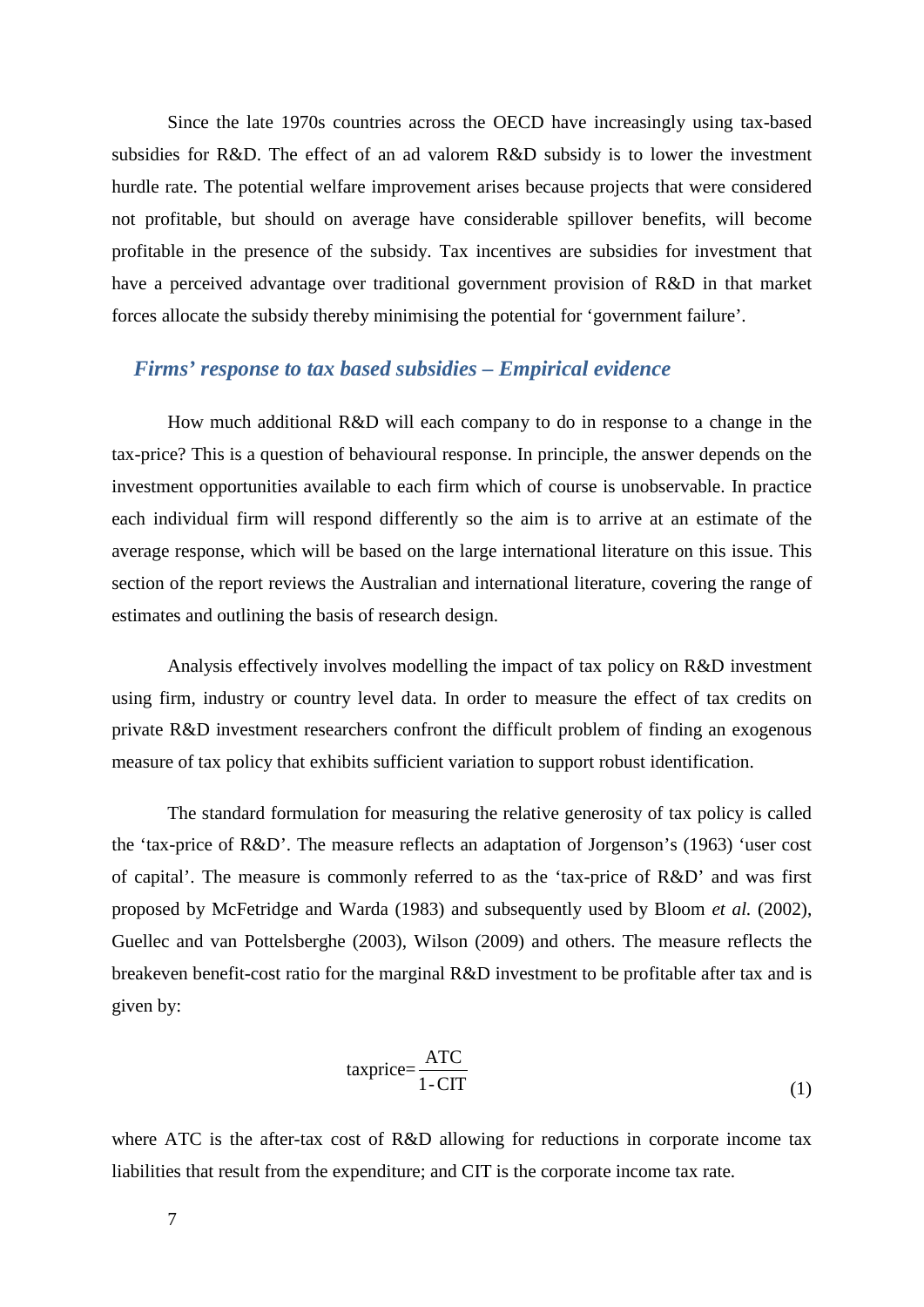For example, if the rate of corporate income tax is 30 percent and all R&D costs are expensed then the tax price is unity. In this case the after tax cost of a \$100 project is \$70. Such a project is commercially viable if the pre-tax return is \$100 or more (a return of \$70 after tax). If however, R&D expenditure attracts a 40 percent offset, then the after tax cost is 60 cents on the dollar; the tax price is 0.86 (0.6/0.7). In this case the project is viable if it returns only \$86 (\$60 after tax). The lower the tax price, the lower the pre-tax required rate of return.

Published applied econometric analysis typically reports the elasticity of R&D with respect to its tax price. This means the proportional change in R&D that can be anticipated given a given proportional change in its tax price. Existing research has primarily taken one of two approaches: cross-country (or jurisdiction) or firm-level. The novel cross-industry cross-country approach developed in this note addresses many of the drawbacks reflected in these traditional approaches. The firm-level approach involves modelling R&D investment on firms' effective benefits from the prevailing tax policy in a single country. Since tax policy treats all equivalent firms the same way, variations in firms' effective benefits from tax credits arise solely from differences between firms, typically differences in firms' profit status and their historic R&D expenditure. Unfortunately, from a statistical perspective, these are endogenous to the current choice of R&D investment. Put another way, R&D investment and its after-tax cost are jointly determined because firms' R&D investment decisions effectively determine their benefit from tax credits (Hall 1995). Collectively, firm-level analysis has not generated a consensus, with results depending on the specific context and methodology employed. Estimates of the short-run elasticity of R&D with respect to taxprice have varied considerably—ranging from zero (Eisner *et al.* 1984; Thomson 2010) to around unity (Hall 1992). Hall's (1992) estimate of the long run elasticity is -2.7.

Cross-country analysis is the principal alternative to firm-level studies. Cross-country analysis exploits variation in policy between countries to estimate the effect of tax credits on aggregate R&D investment. Variation in national tax policy is ostensibly exogenous and studies using cross-country data have made important inroads. These studies estimate that the short-run tax-price elasticity with respect to demand for R&D is somewhere between 15 and 30 percent in the short run and about unity in the long run (Bloom *et al.* 2002; Guellec and Pottelsberghe 2003; Falk 2006). Thomson (2014) proposes a novel cross-industry crosscountry approach to identification which exploits the fact that different tax treatments of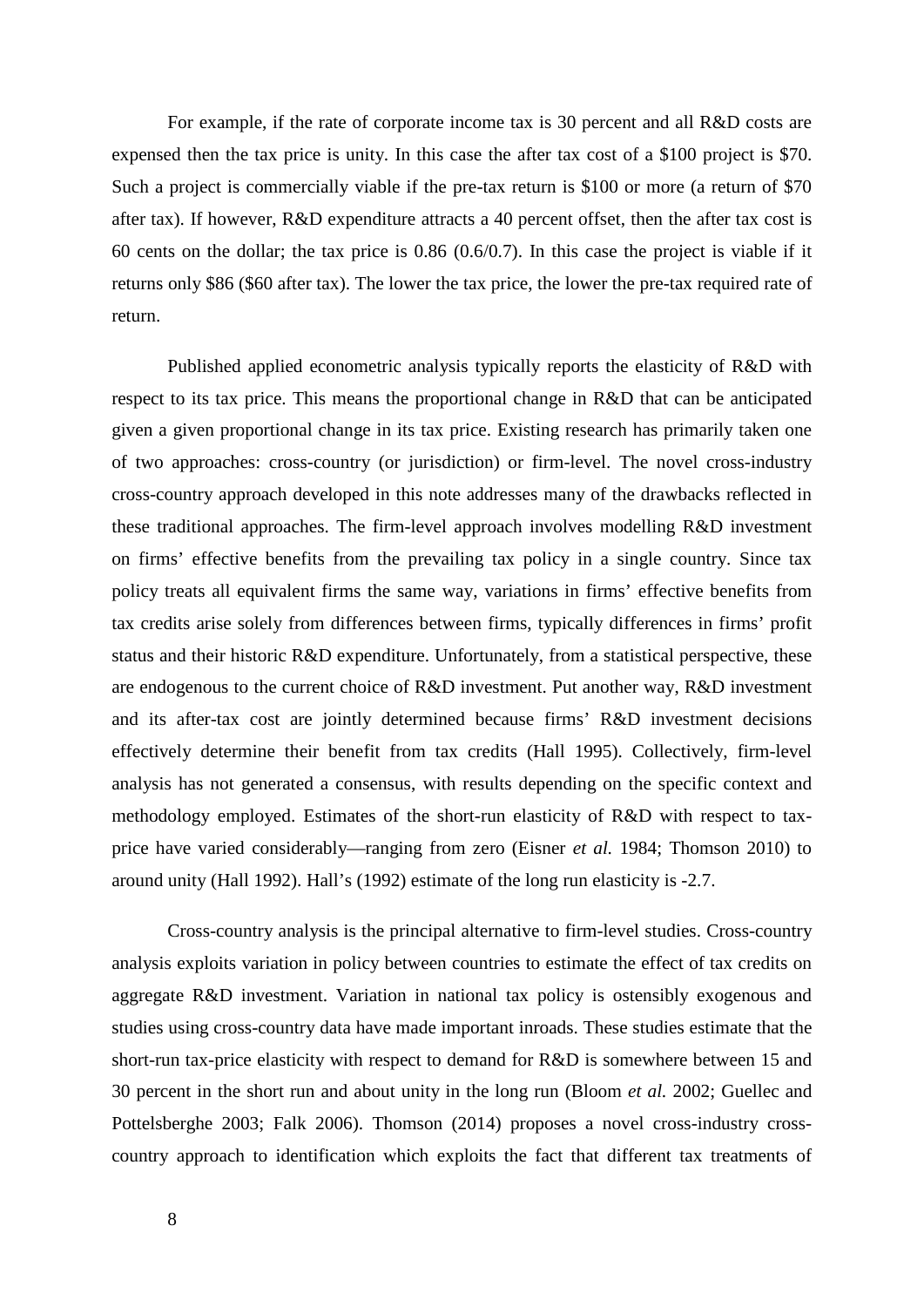different expenditure categories imply that tax policies vary in their relative generosity across industries. The most recent revised version of this analysis suggest a short run elasticity in around 0.5.

The most recent serious econometric evaluation of the Australian experience reports that the response of firms to variation in the financial cost of R&D (incorporating variation in tax policy) is statistically indistinguishable from zero (Thomson 2010). This finding is consistent with the statistical analysis undertaken by the Bureau of Industry Economics in the 1990s (BIE 1995). If this result is a true reflection of the impact of tax policy on R&D then this implies that changes in the generosity of the R&D tax concession induced no observable (statistically significant) increase in R&D spending. It should be highlighted that a conclusion of zero elasticity represents an outlier result when viewed in comparison to the increasingly large international body of literature. It difficult to tell whether the result for Australia reflects something special about the Australian tax environment (such as dividend imputation) or whether this is just reflects the inherent statistical difficulties in accurately identifying the effect. There is also some evidence that frequent revision of policy settings may diminish their efficacy (e.g., Guellec and Pottelsberghe 2003; Thomson and Webster 2012).

There are several reasons why the long-run effect of tax policy on R&D investment is expected to be different to the short-run effect. First, it is generally held that it takes time for companies to adjust their R&D spending in response to variations in fundamentals such as tax policy. Adjustment takes time due to frictions associated with the cost of hiring new staff and building laboratories and the loss of human capital that would arise in the event of layoffs (see e.g., Hall 1992; Guellec and Pottelsberghe 2003). Firms' long run response to tax incentives depend on the rate of adjustment in R&D spending i.e., the speed with which firms adjust their R&D spending toward the optimal long-run level. This is called the adjustment parameter and reflects the proportion of the gap between actual and target R&D spending that the firms adjust in a single year.

R&D data do show considerable persistence. This means expenditure in the previous year is a strong predictor of expenditure in the current year; if the level of R&D expenditure varies due to some exogenous factor, the change 'persists' across multiple periods rather than reverting immediately back to the pre-shock level. Aggregate R&D series exhibit a high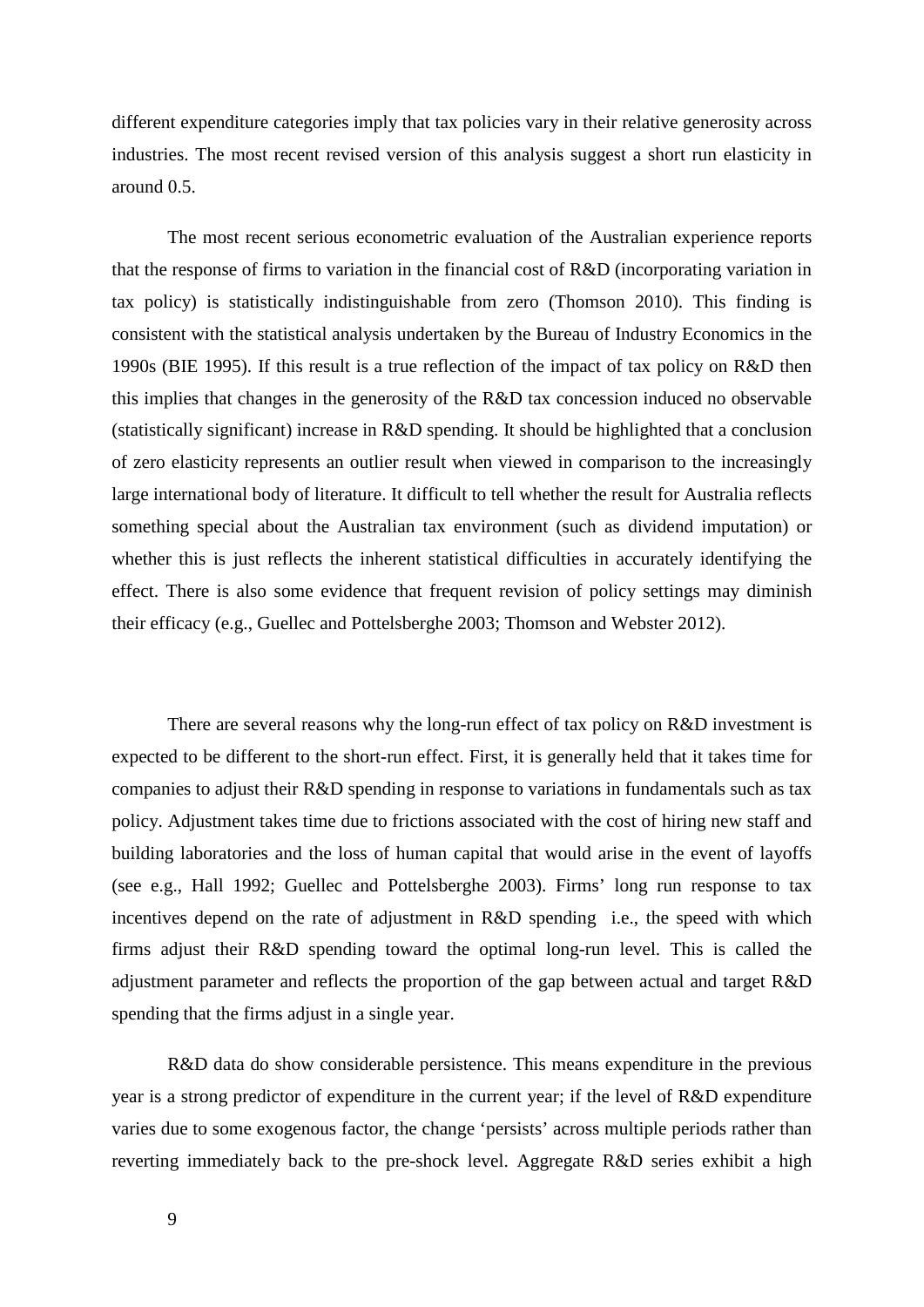degree of persistence and even company R&D investment schedules exhibit low variation over time relative to ordinary investment spending. In statistical estimation, failure to take serial correlation into account leads to bias in estimates of standard errors and problems for inference. The large autoregressive coefficient implies that any mismeasurement of the shortrun elasticity will be magnified when considering the long-run elasticity. Estimates of the adjustment 'speed' are typically reported in the empirical literature but are subject to their own statistical complexities such as dynamic panel bias (Nickel 1982). There is also a lack of consensus on the appropriate dynamic structure in estimating R&D models; adjustment costs are not the only viable interpretation of persistence in the data.<sup>[1](#page-9-0)</sup> The estimates or adjustment provided by the literature typically imply long adjustment periods (e.g., 10 years). Such long adjustment periods might be considered somewhat implausible and may also be considered outside the horizon of policy interest.

In summary, existing estimates of the elasticity of R&D with respect to the tax price are in the order of 0.2 to 0.5 and estimates of the long run impact between about unity and 3. The range of estimates are discussed below, but the short run estimate is around negative 0.5. An elasticity of 0.5 implies that if the tax price goes down 10 percent then the aggregate R&D will increase by 5 percent. An elasticity of 0.5 implies that if the tax price goes down 10 percent then the aggregate R&D will increase by 5 percent. It is worth considering how this should be interpreted. One benchmark metric is the dollar increase in R&D spending for every additional dollar of tax revenue foregone. Here, it is important to recall that the objective of subsidising  $R&D$  is the extent of spillovers, so this benchmark is just that – it is not a complete cost benefit assessment – a tax incentive policy may generate a net social welfare surplus even if it costs more (in terms of revenue foregone) than the additional R&D it induces. The calculation for additional R&D induced for each dollar of tax revenue foregone is straightforward and is detailed in Appendix 1. For illustrative purposes it can be noted that an elasticity of 0.5 implies that for a country with a corporate income tax rate of 30 percent a 10 percent credit induces 58 cents of R&D for every dollar of tax revenue foregone.

The results from many econometric studies point to a conclusion that there is some crowding out in the short run – tax credits cost more to governments than the additional R&D

-

<span id="page-9-0"></span><sup>1</sup> For example, Guellec and van Pottelsberghe's (2003) estimate of the country-level autoregressive coefficient is below 0.1 which contrasts to the more typical estimates in the order of 0.6 and 0.9. Since the model they estimate a differenced model with an autoregressive term, this coefficient could also be interpreted as a second order autoregressive term with a unit root imposed.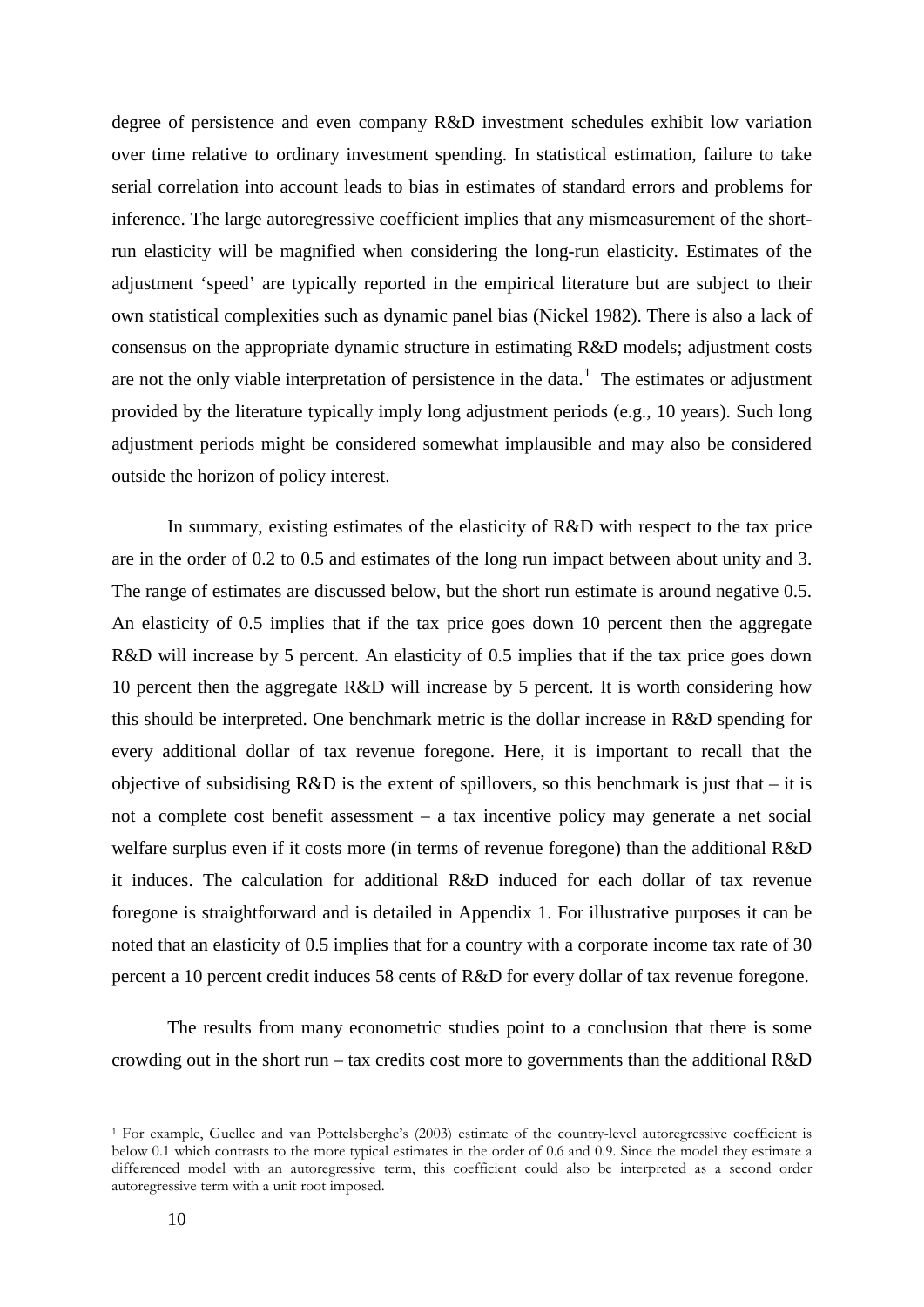induced – but that in the long run, tax credits induce substantially more additional  $R&D$  than their cost in terms of revenue forgone.

#### *Australian R&D tax policy*

Business investment in R&D in Australia has received some form of effective subsidy via the tax system for nearly 30 years. The R&D tax concession was first introduced in 1985 at a rate of 150 percent. In November 1987, eligibility of expenditure on R&D buildings was exempted from the concessional treatment (depreciation was also extended from 3 years to the usual 40 years). Also in 1987, syndicates of firms were able to access the scheme to encourage pooling of resources but the syndication was effectively used by firms to trade tax losses (Lattimore, 1997 Banks, 2000). A limited amount of R&D undertaken by Australian companies abroad as eligible expenditure (IT 244, 1987). In 1994, the minimum expenditure threshold was reduced from \$50 to \$20 thousand (Lattimore, 1997).

In 1996, the rate of deduction was cut from 150 percent to 125 percent of eligible expenditure and the scope of eligible expenditure revised. Interest on debt and non-consumed feedstock in pilot plants is no longer eligible.

In 2001, an incremental scheme was introduced, known as the 175 percent premium deduction. Under the incremental scheme, firms can claim an additional 50 percent deduction on the portion of expenditure exceeding average nominal expenditure over the prior three years. This is in addition to the 125 percent deduction available on all R&D expenditure, meaning 'incremental' expenditure attracts a 175 percent deduction in total. The rationale behind the bonus concession was to provide additional incentive while limiting deductions on infra-marginal R&D investment though there is little or no empirical evidence available to confirm the effectiveness of such schemes.

A small businesses tax offset scheme was introduced in 2002. Under the 2002 tax offset scheme, firms with a turnover of less than \$5m could claim the concession as a tax offset (rebate) of 30c for each dollar of eligible R&D expenditure, provided expenditure is between the floor (\$20 thousand) and a maximum (cap) of \$1 million. A special scheme for foreign contract R&D was introduced in 2007. Up until 2007, eligibility for the concession depended on the resultant IP being vested with the researching firm, which reduced the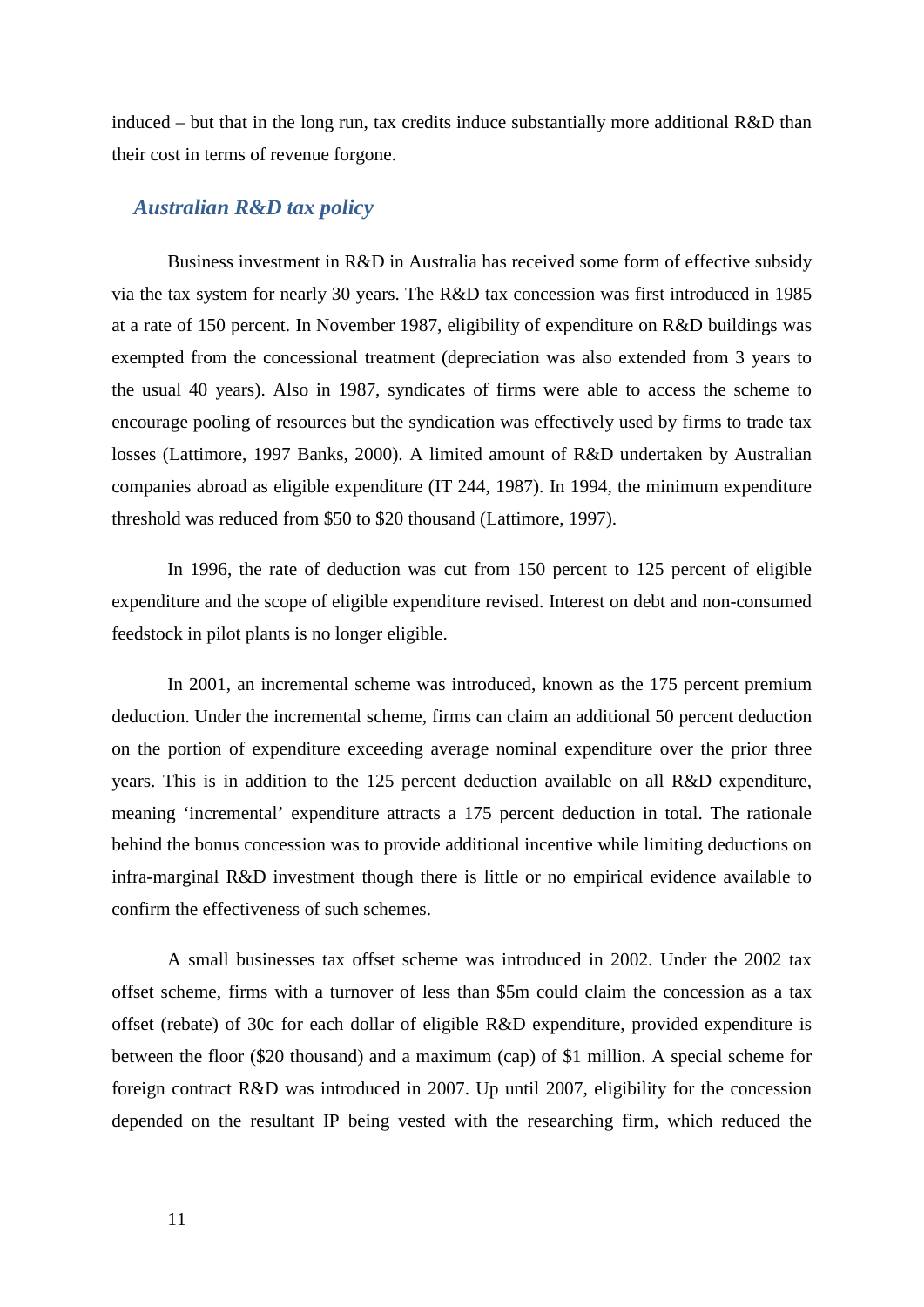attractiveness of the scheme to an Australian affiliate of a foreign-owned firm (BIE 1993; ATO 2002).

The current scheme has been in place since 2011. It comprises a 45 percent offset (rebate) for small companies (turnover less than \$20 million) and a 40 percent offset (rebate) for large companies (turnover greater than \$20 million). The cost to budget in 2012-13 was estimated at over \$2.48 billion.

As of 2012-13, more than 10,000 companies were registered for the R&D Tax Incentive performing nearly \$20 billion in R&D. The ABS (8104.0) report that a total of \$18.3 billion in R&D was undertaken in 2011-12 implying that registered firms are responsible for the majority of total R&D. However, differences in definitions, reporting and estimation methods may mean that not all R&D identified by the ABS is attracting some form of subsidy and not all expenditure which is attracting the incentive/concession would be included in the ABS measure.

In order to codify the current policy settings it is necessary to understand how these are applied. The 45 percent R&D tax offset will be a refundable tax offset, which means that if a company's tax liability is reduced to zero, companies may be entitled to a refund of any unused offset amount. The 40 percent R&D tax offset is non-refundable tax offset, which means that companies cannot access a refund for any unused offset amount if their corporate income tax liability has been reduced to zero. However, any excess offsets may be carried forward for use in future income years.

The offset has a potentially large impact on the effective relative generosity of the offset for companies which have no taxable profit. If all R&D is expensed, a company with a positive tax liability is only 15 percentage points better off with the tax incentive scheme, since any expenditure reduces taxable profit. In contrast, for a company with no tax liability the policy reduces the after tax cost of R&D by a full 45 percent.

Under the R&D Tax Incentive scheme the following expenditure is excluded from the receiving the tax rules):

- 1. expenditure that is not at risk
- 2. core technology expenditure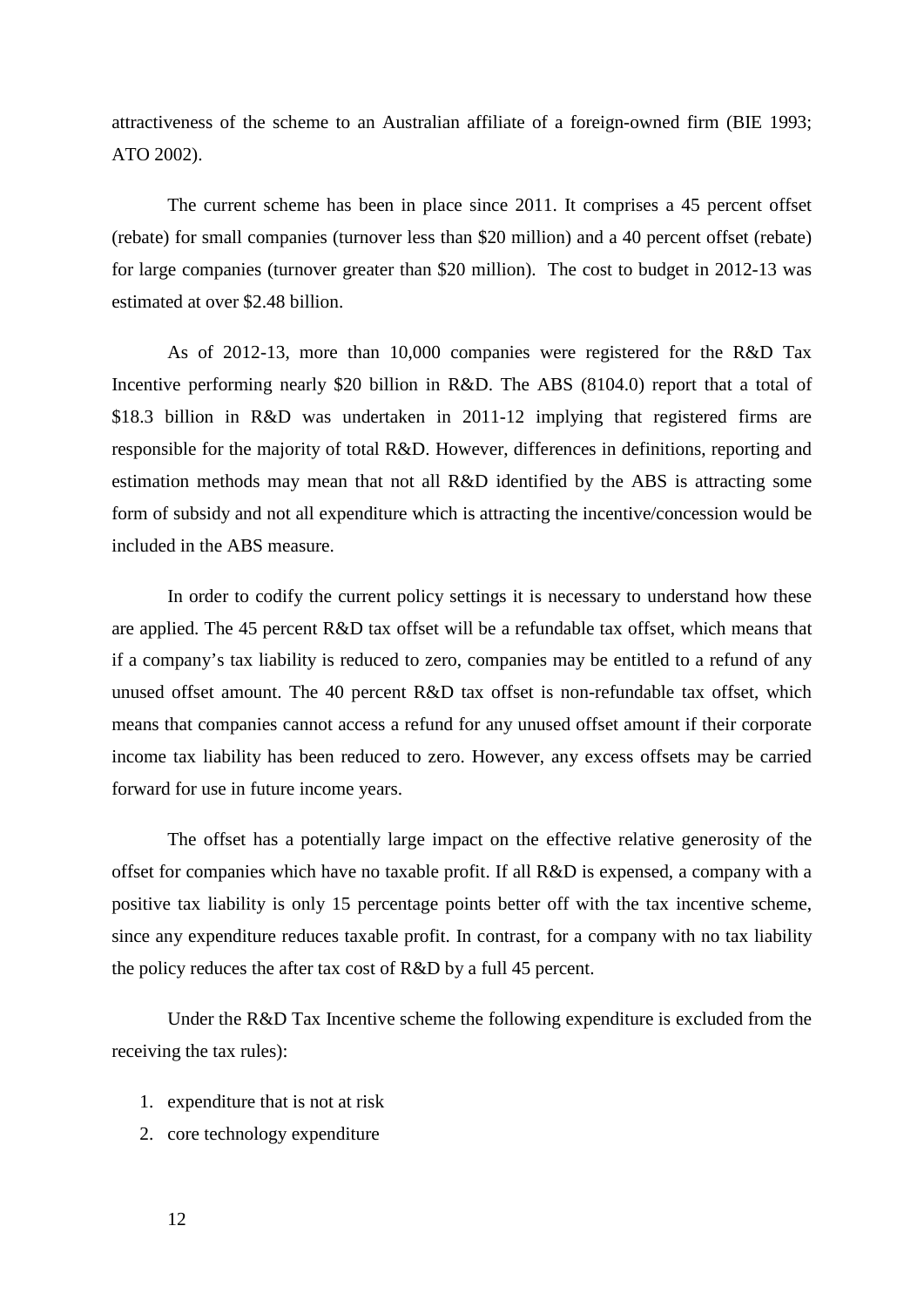- 3. expenditure included in the cost of a depreciating asset (decline in value notional deductions may apply however)
- 4. expenditure incurred to acquire or construct a building (or part of a building or an extension, alteration or improvement to a building).

Other tax policy reforms, not directly linked to R&D investment, also affect the effective relative after tax cost of R&D. For example, variation in the rate of corporate income tax rate. This impact was most direct when the subsidy was provided in the form of enhanced deduction. Between 1985 and 2005, the corporate income tax rate was adjusted 6 times and ranged from 49 percent to 30 percent.

The tax treatment of dividends also influences the effective value of the R&D tax concession and the R&D Tax Incentive. For example, the dividend imputation system can lead to "clawback of the R&D subsidy to companies through the taxation of their shareholders" (BIE, 1993 p.220). The dividend imputation system was introduced in 1989 and aims to avoid the double taxation of company profits when they are paid out to shareholders. Under the dividend imputation system, firms are eligible for franking credits (also known as imputation credits) commensurate with the corporate income tax they pay. Franking credits are allocated to shareholders with dividend payments and effectively reduce personal income tax liabilities by the amount already paid by the company as corporate income tax. Franked dividends paid to foreign shareholders are also exempt from withholding tax (ATO, 2006). The portion of company profits that is exempt from corporate income tax on account of the concession/incentive is not eligible for franking credits.

The benefit of this tax exemption to shareholders depends on what the firm does with the tax savings (see also BIE, 1993). The firm can retain and reinvest it; it can be paid out as unfranked dividends; or, if the firm has excess franking credits, $\frac{2}{3}$  $\frac{2}{3}$  $\frac{2}{3}$  it can be paid out as franked dividends. If offset 'income' is paid out as unfranked dividends, the marginal dollar when it reaches the shareholder is taxed at the shareholder's marginal rate. If the shareholder pays a marginal rate of taxation equal to or greater than the prevailing corporate income tax rate (currently 30 percent) the shareholder pays as personal income tax all of the tax that the company avoided through the concession/incentive. When this happens, the benefit of the

-

<span id="page-12-0"></span><sup>2</sup> For example franking credits may be carried over from ordinary profit that has previously not been returned to shareholders.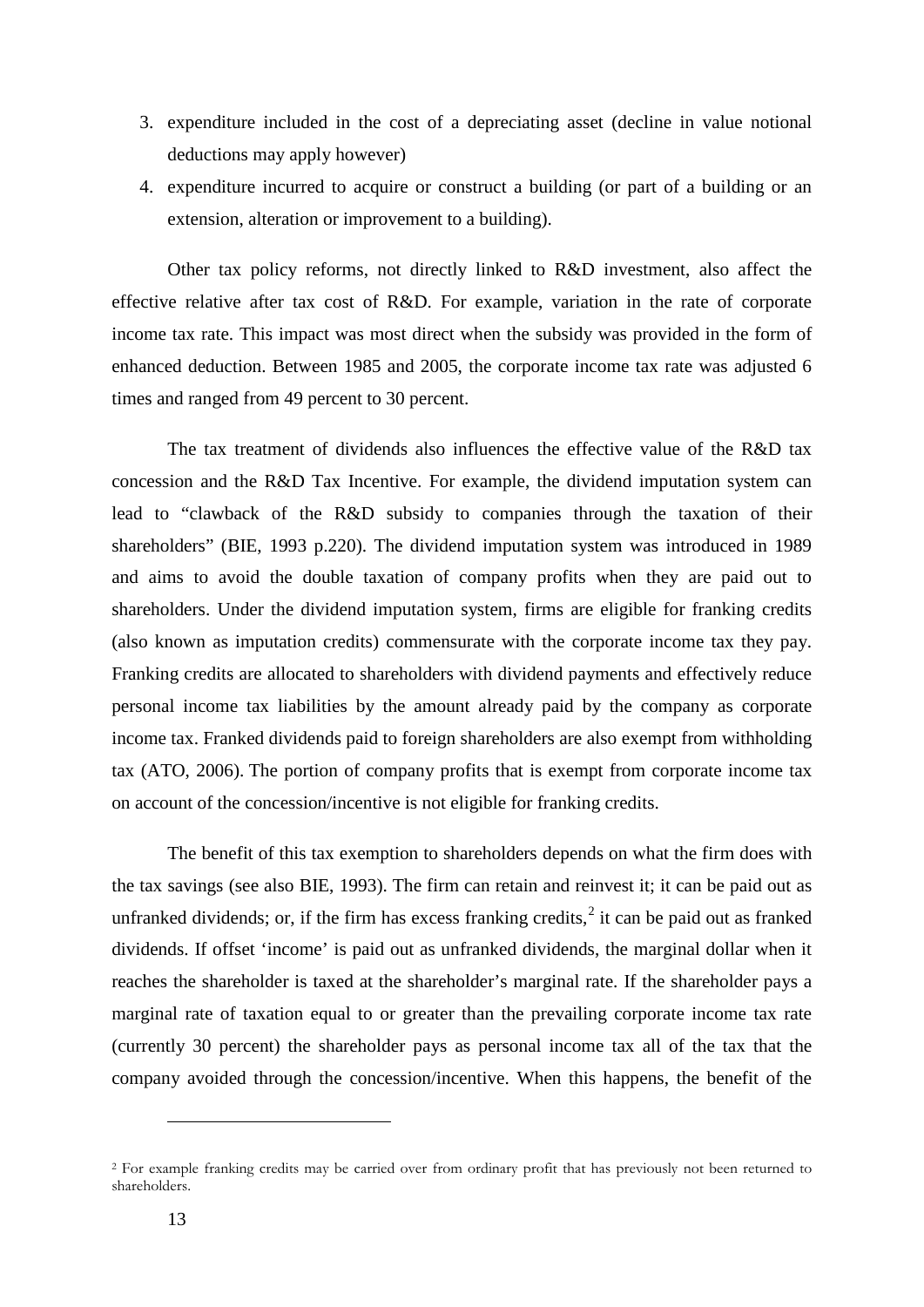concession is said to be 'washed out.' If the shareholders marginal rate of taxation is less than 30 percent a fraction of the benefit is washed out. In practice, almost all of the benefit of the offset paid out as franked dividends to individual Australian taxpayers will be washed out. It is likely that very little will be washed out when paid to superannuation funds. Half the benefit will be washed out if the concessionary income is paid to foreign shareholders as unfranked dividends.<sup>[3](#page-13-0)</sup> This implies that the R&D subsidy will have a larger impact on firms which do not pay dividends but rather reinvest earnings, and those with superannuation shareholders.

The interaction between the imputation system and the incentive will not be considered in the empirical analysis in this paper. However it is important to note that the imputation system acts to dilute the impact of the R&D tax incentives. There is some evidence that firms respond less to R&D tax incentives when they operate in a country that also has a dividend imputation system (Thomas *et al*., 2003).

## **3. A tax policy impact calculator**

The Department of Industry and Science requested a calculator tool to estimate the effect of different R&D tax treatments on business R&D. The calculator uses parameter estimates from existing empirical research. The workings of the calculator can be summarised in the following steps:

- 1. Estimate the proportional change in tax price(s) resulting from the hypothetical policy reform.
- 2. Extrapolate the change in R&D spending using elasticity of R&D with respect to the tax price based on existing empirical literature. That is, the extent to which firms have been found to respond to changes in tax-price.

That is, in simple terms, the calculator is applies the following logic:

(change in tax-price) x (expected proportional response) x (existing spending on R&D)

-

<span id="page-13-0"></span><sup>3</sup> Shareholders in most countries are subject to a 15 per cent withholding tax on unfranked dividend payments, franked dividend payments are generally exempt from withholding tax.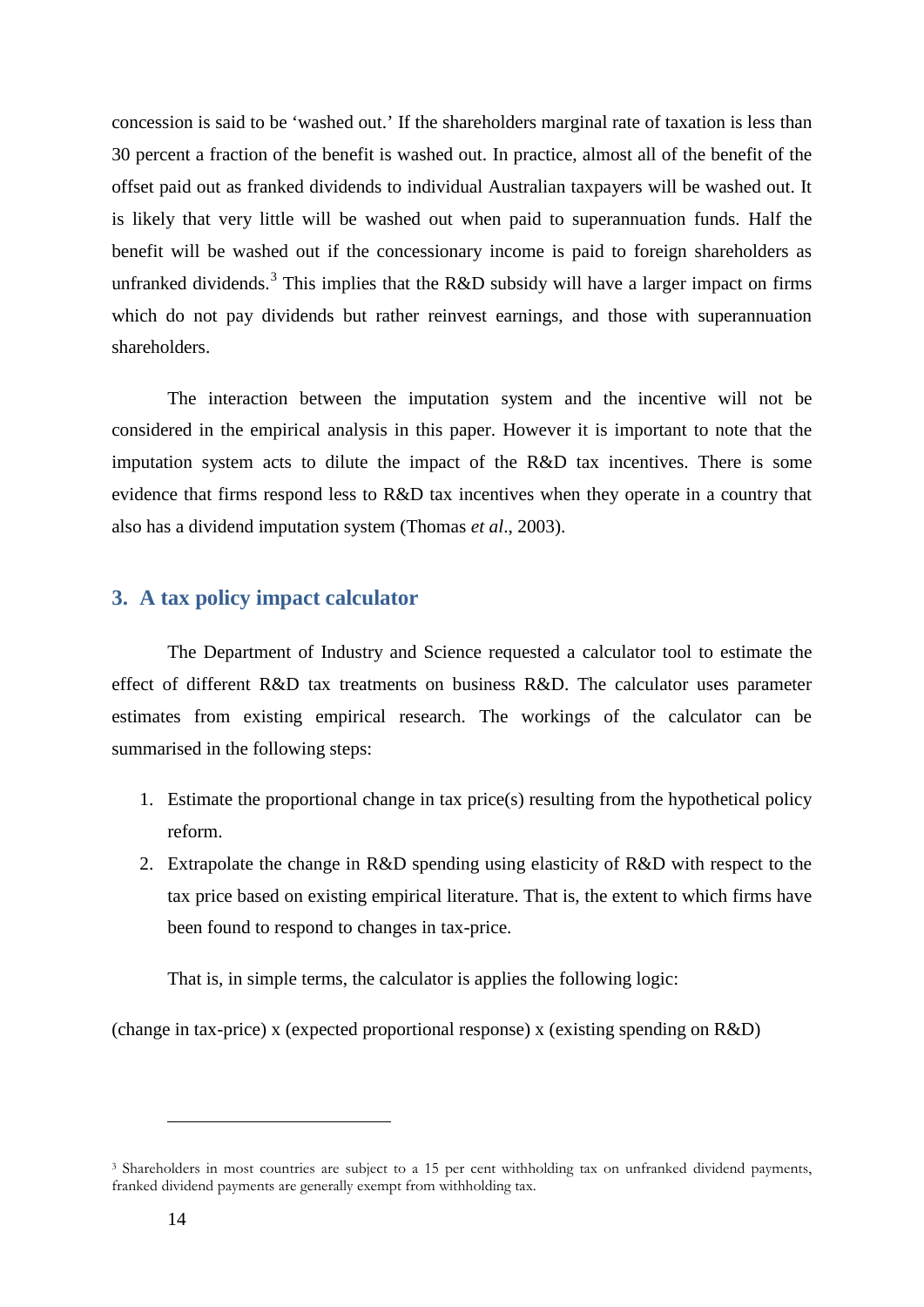#### *Measuring the value of R&D tax credits*

As noted above, the tax price of R&D reflects the breakeven cost-benefit ratio of the marginal prospective R&D investment. The formula for the tax-price of R&D is given by:

$$
taxprice = \frac{ATC}{1 - CIT}
$$
 (1)

where ATC is the after-tax cost of R&D allowing for reductions in corporate income tax liabilities that result from the expenditure; and CIT is the corporate income tax rate. The after-tax cost of R&D investment can be expressed in general terms as:

Total value of allowable deductions  
ATC = 1- (CIT)
$$
\times
$$
 (NPV of allowable claims) $\times$  (proportion deductable) – (credit) (2)

Equation (2) states that a firm's after-tax cost is reduced by allowable deductions multiplied by the corporate income tax rate (CIT) as well as any tax credits. The value of deductions is determined by two factors: (1) the net present value (NPV) of the stream of allowable claims; and (2) the proportion of the NPV that can be deducted.

Two types of capital expenditure are considered: buildings and structures and machinery and equipment. The net present value of allowable deductions for these are calculated using the straight line method allowing 40 years for buildings and structures and five years for machinery and equipment. The applicable formula for the net present value is: *T*

 $/(1 + r)$  $1 - (1 + r)$  $r/(1+r)$ *r T NPV*  $S_L$  –  $T$  *r* /(1+  $=\frac{1}{2} \frac{1-(1+r)^{-1}}{2}$ where r is the discount rate, or required rate of return. In Australia

relevant non-labour current expenditure is eligible for the tax credit. To measure the net present value of deductions on eligible capital expenditure we require a rate of return. The discount rate can be thought of as the nominal opportunity cost of the capital. In practice firms place a heterogeneous value on capital, with the discount rate increasing in the case of capital constrained firms. Benchmark such as the risk-free or total return index from stock market indices are subject to some limitations for example regarding assumed liquidity. For this calculator we follow international convention and use a rate of 10 percent. As will be discussed below, capital expenses represent only a minority of total R&D expenditure so varying the assumed discount rate has a minimal effect on the calculator output.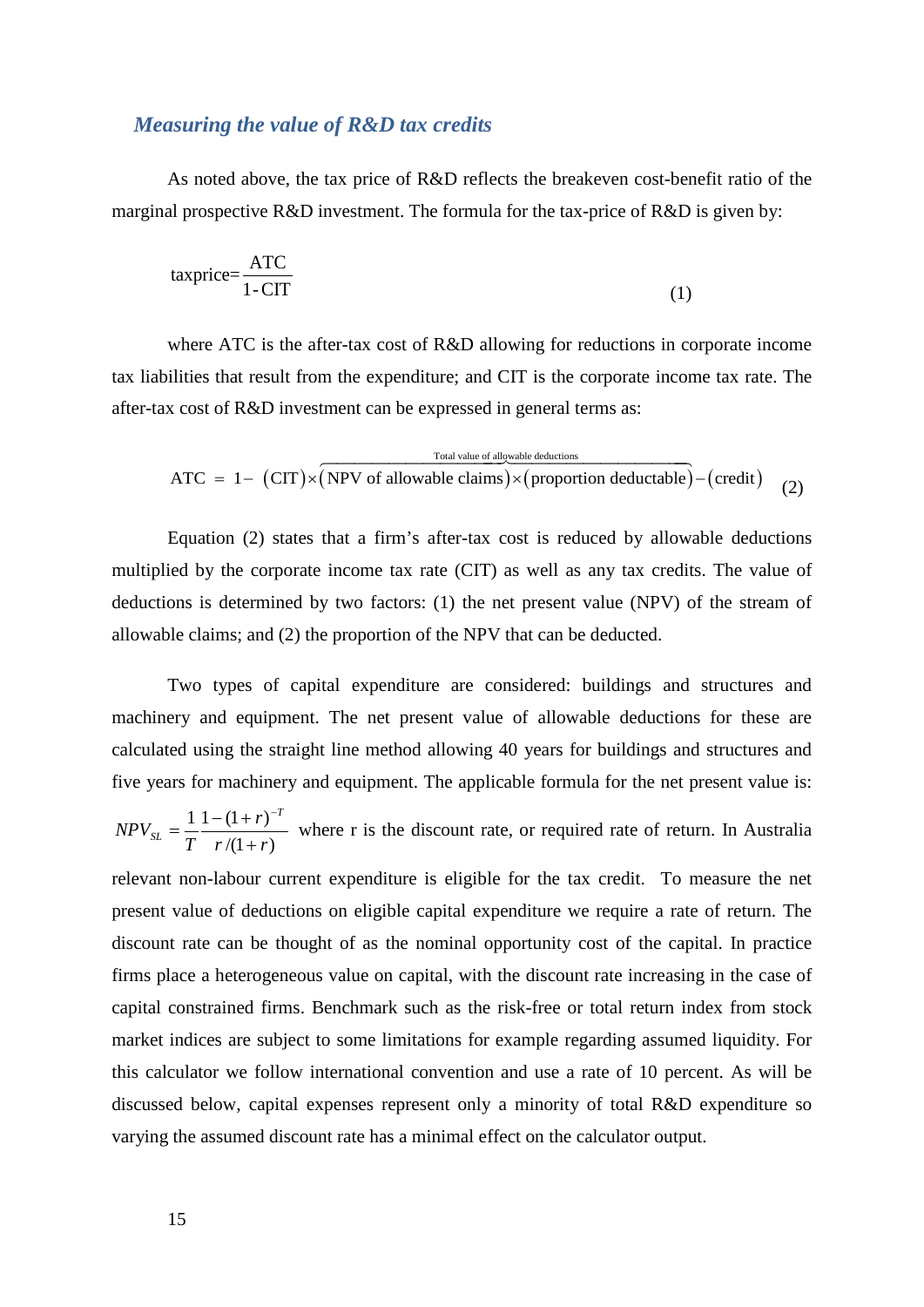To estimate the impact of changes to tax policy on aggregate R&D, it is necessary to calculate the impact on different sub-groups of firms (e.g., large and small firms). In accordance with the policy design, *inter alia*, the after-tax cost of R&D depends on:

- the type of expenditure (e.g., capital or labour);
- the rate of allowable deprecation
- firm size;
- profit status; and
- the firm's discount rate.

The after tax cost depends on the type of spending because capital items must be depreciated over time. Additionally, spending on buildings and structures is not eligible for the incentive. The calculator assumes the current distribution of type of expenditure rate of allowable depreciation, firm size, profit status and the firm discount rate is fixed. The distribution are estimated using data from the ABS survey of R&D (Cat 8104.0), IBIS World and the programme data published in the Innovation Australia annual report (Innovation Australia 2013).

How much R&D is eligible for the 45 percent offset? Considering the R&D incentive scheme, \$4 billion of the \$20 billion in R&D performed by eligible entities is undertaken by those with a turnover of less than \$20 million. Extrapolating this suggests that around 20 percent of R&D is eligible for the 45 percent offset. This share seems plausibly consistent with the share of all R&D expenditure undertaken by firms of that size based on ABS data. The ABS survey on business expenditure on research and experimental development (Cat. 8104) does not report R&D expenditure by turnover which would be helpful to compare with this figure from the tax incentive/concession programme administration. However, the ABS does report R&D expenditure by number of employees. In 2011-12 something over 30 percent of total R&D was undertaken by firms with 199 or fewer employees. 13 percent of total R&D was performed by firms with fewer than 20 employees. It seems unlikely that R&D active firms with 199 employees commonly turn over less than \$20 million (or less than \$100,000 per employee).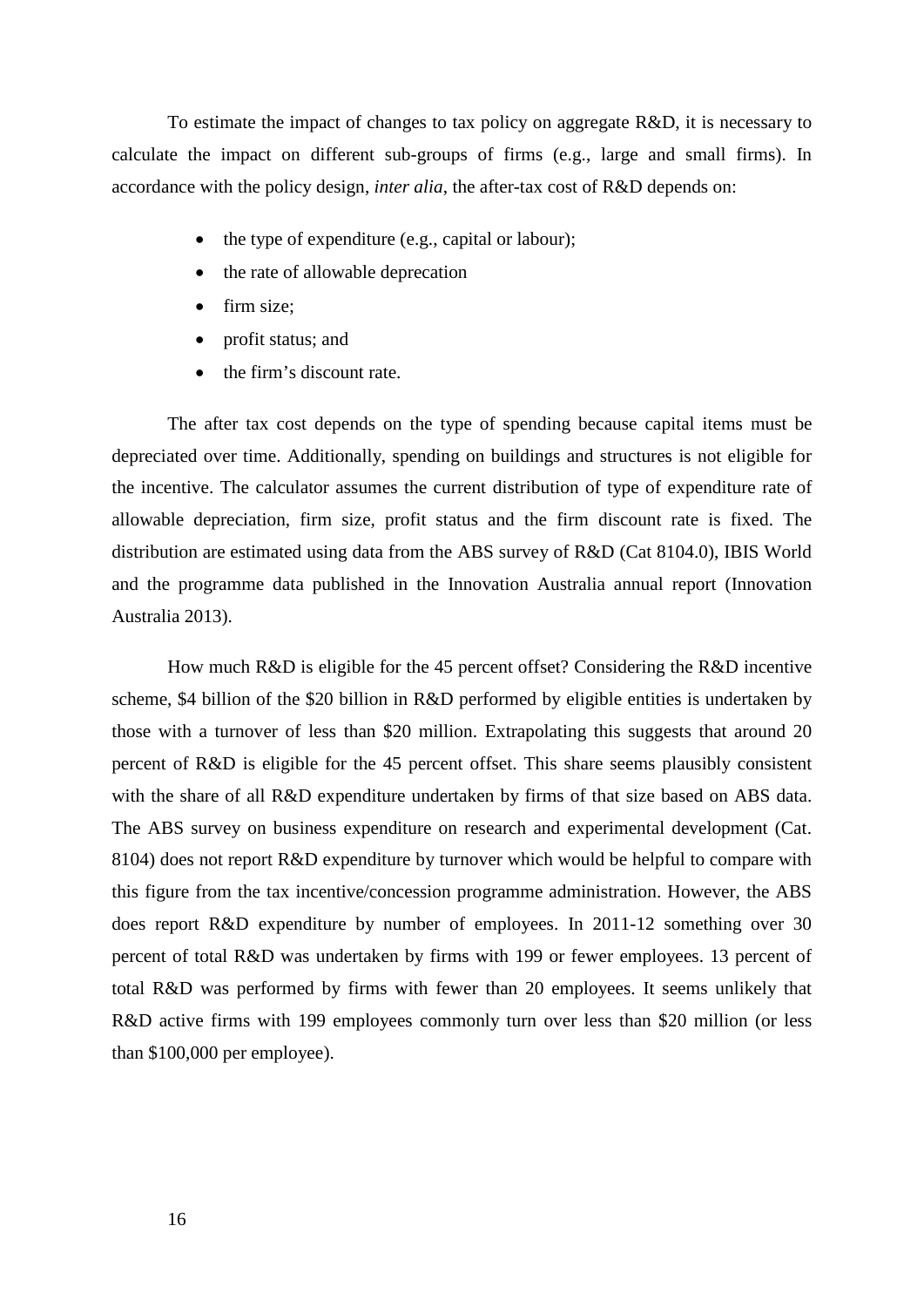| <b>Parameter</b>                                                               |         | <b>Proportion</b> Source and justification                                                     |  |
|--------------------------------------------------------------------------------|---------|------------------------------------------------------------------------------------------------|--|
| Share of expenditure by firms with<br>turnover less than 20m                   | 20 %    | Share of R&D Tax Incentive claimants in<br>practice from Innovation Australia<br>annual report |  |
| $Labour + other current expenditure$<br>share                                  | 93.15 % | ABS Cat 8104.0                                                                                 |  |
| Capital share (buildings and<br>structures)                                    | 1.08 %  | ABS Cat 8104.0                                                                                 |  |
| Capital share (machinery and<br>equipment)                                     | 5.76 %  | <b>ABS</b> Cat 8104.0                                                                          |  |
| Share of benefit that would be<br>captured if not refundable (small<br>firms). | 69 %    | Innovation Australia / IBIS World                                                              |  |
| Share of benefit that would be<br>captured if not refundable (large<br>firms). | 91 %    | Innovation Australia / IBIS World                                                              |  |
| Discount rate                                                                  | 7 %     | International convention                                                                       |  |
| Short run elasticity with respect to tax<br>price                              | $-0.4$  | International economics literature                                                             |  |
| Long run elasticity with respect to tax<br>price                               | $-2.0$  | International economics literature                                                             |  |

| Table 1 Parameters and assumptions used in the R&D calculator |                                                                                                                 |
|---------------------------------------------------------------|-----------------------------------------------------------------------------------------------------------------|
|                                                               | $\mathbf{D}_{\text{max}}$ and $\mathbf{D}_{\text{max}}$ $\mathbf{C}_{\text{max}}$ and $\mathbf{D}_{\text{max}}$ |

The ABS R&D survey reports the expenditure share mix, though in the published reports this is not disaggregated by company size. The available data suggest that in aggregate 93.15 percent of R&D reflects labour and other current expenditure, only 1.08 percent reflects expenditure on buildings and structures and a further 5.76 on other capital equipment (machinery and equipment).

Firms without a tax liability do not benefit from a non-refundable offset. Those reporting a taxable profit larger than the prospective offset are indifferent to a refundable and non-refundable offset. The figures for actual claimants are shown in table 2 below. However, in considering the counterfactual policy of a non-refundable offset, it is important that firms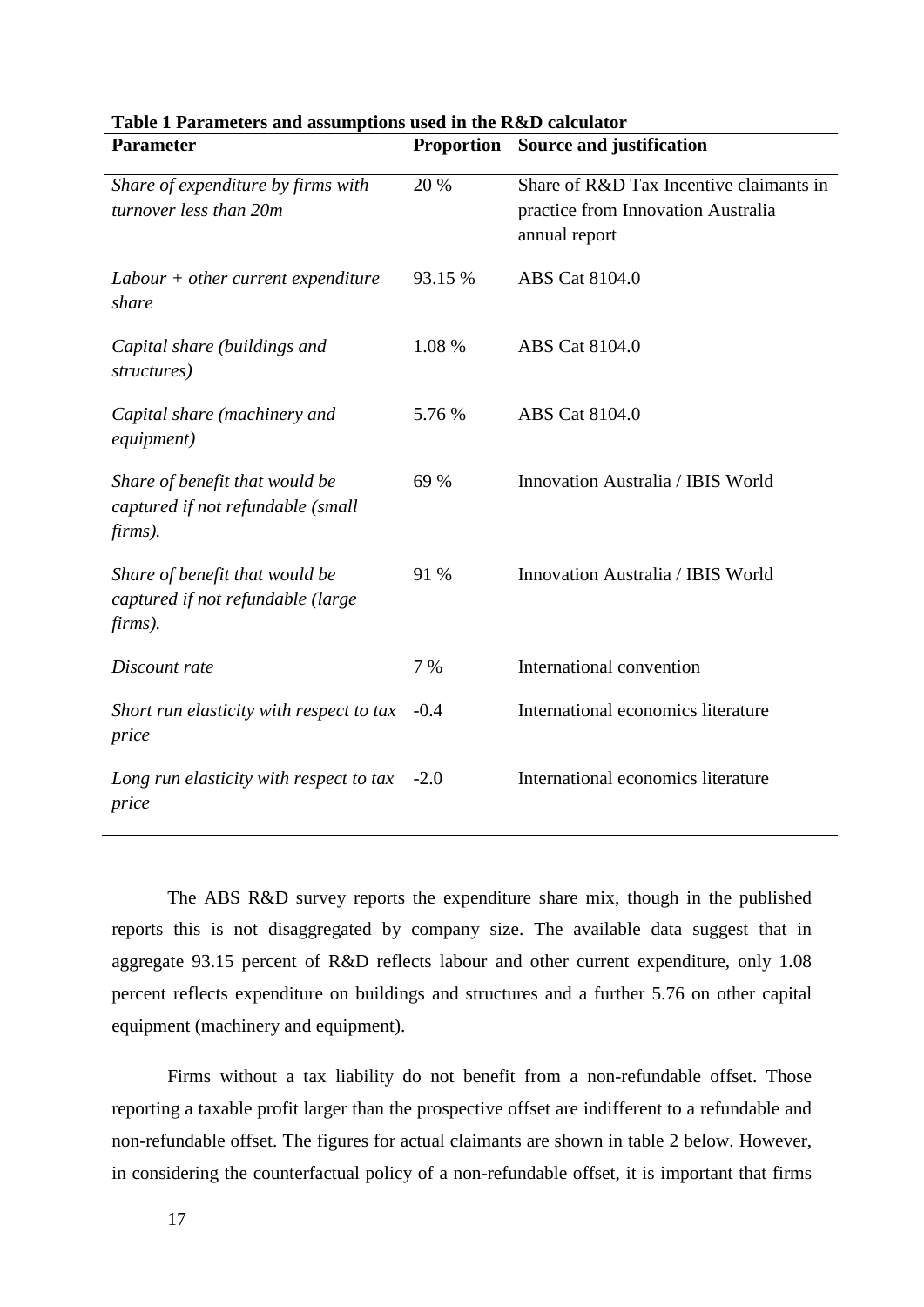that are ineligible for the refundable offset can carry forward any unused benefit. In this case the benefit of the offset is not lost, it is only deferred. The net present value of the deferred offset depends on the number of years until the company reports a taxable profit (and therefore can benefit) and the firm's discount rate.

Under \$20m **| Over \$20m | All companies** Tax Loss 57% 22% 51% Tax Profit  $\begin{array}{ccc} 43\% & 78\% \\ 49\% & \end{array}$ **Total 100% 100% 100%**

**Table 2. R&D Reported tax position of companies for the 2012-13 income year**

Source: Department of Industry and Science 2014

Firms which report zero taxable income in any given year are expected to report a positive profit in some subsequent years, at least in the case of those which remain solvent. The expected net present value of the reduction in corporate income tax liabilities as a result of R&D expenditure is the discounted sum over all future years weighted by the probability that each year is the first in which the company returns a profit. For example, if the 57 percent of small firms who report no profit in 2012-13 persistently do not report a profit while the other 43 percent always do report a profit then the tax losses are reduced by 57 percent. In contrast, if firms all have the same likelihood of reporting a taxable profit in any given year then these figures suggest that the net present value of reductions in income tax is  $0.92$  for small firms and  $0.98$  for large firms.<sup>[4](#page-17-0)</sup> To inform the calculator we need some measure of the persistence of taxable income status. Data from IBIS World, which includes approximately 2000 large Australian enterprises, indicate that about 25 percent of firms pay no tax in any year. This is largely consistent with the figures reported by firms that are actually accessing the scheme. If we look at the highest taxable income reported by the firms in IBIS over the years 2009-2013 90 percent of firms report a positive taxable income. That is two fifths as many as in any single year. In the absence of better data, we adjust the small firm figure by the same fraction. That is we assume the share of benefit lost to firms who cannot claim a refundable offset is 9 percent for large firms and 31 percent for small firms.

<u>.</u>

<span id="page-17-0"></span> $4$  For firms with equal probability of reporting a profit in any given year (denoted by  $\rho$ ) then the net present value of the income tax reductions are given by  $\frac{1-\rho}{1-\rho\beta}$  where  $\beta$  is the discount factor. The figures are calculated as  $\beta = 0.93$ ( 7 percent discounting) and  $\rho = 0.57$  and 0.22 for small and large firms, respectively. These may appear large, but the intuition is that the probability that a fair coin lands on heads repeatedly diminishes quickly over subsequent trials.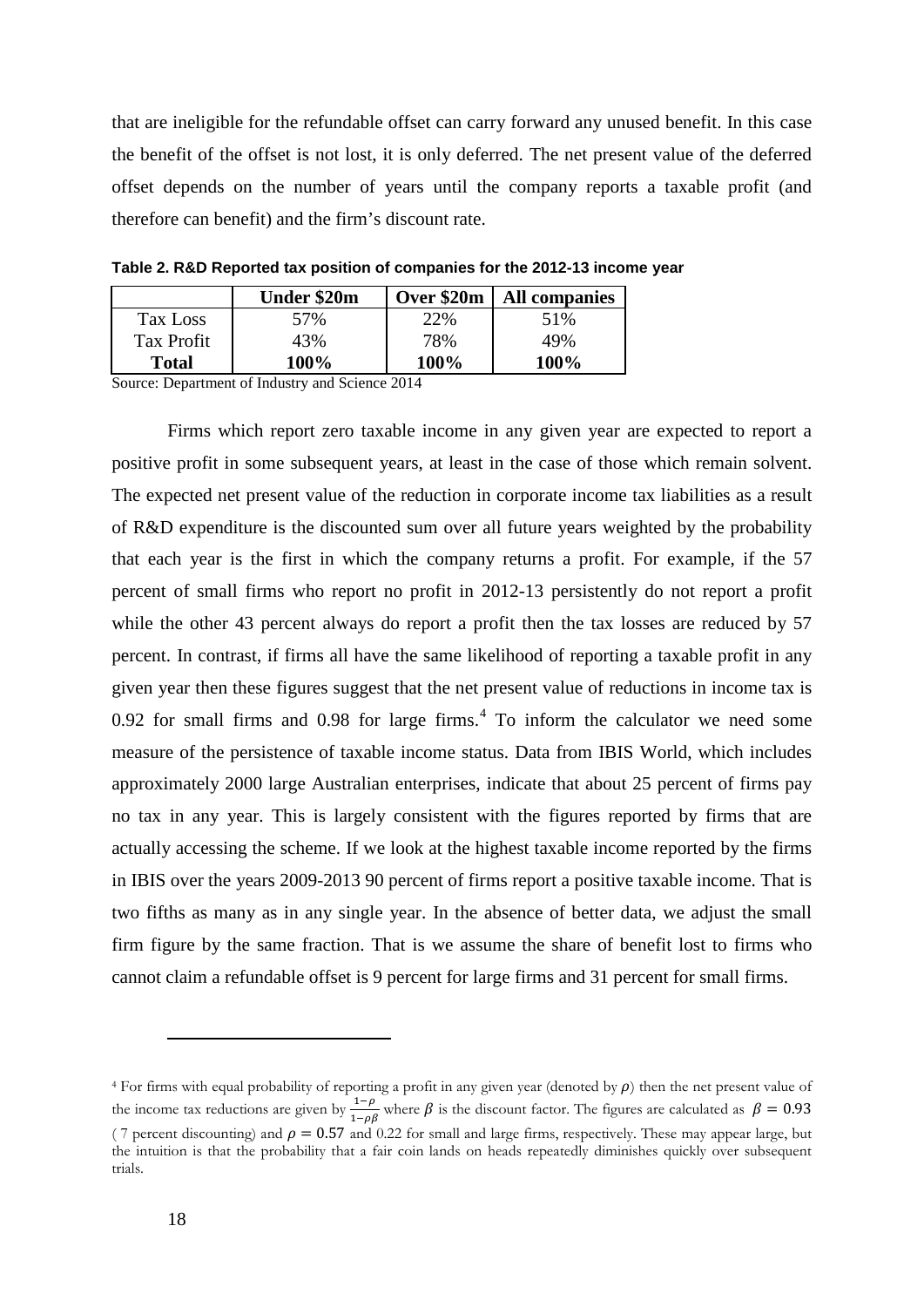#### *The impact of changes in tax price to R&D spending*

How much additional R&D will each company to do in response to a change in the tax-price? This is a question of behavioural response. In principle, the answer depends on the investment opportunities available to each firm which of course is unobservable. In practice each individual firm will respond differently. The approach here is to apply a single estimate of the elasticity based on the large international literature on this issue. The elasticity should be interpreted as the average response of the population of firms. Based on the discussion in Section 2 we consider short run elasticity between -0.3 and -0.5 and a long-run elasticity between -1.0 and -3.0.

#### *Other assumptions and caveats*

The first caveat that applies to this report relates to the interpretation of tax law. The author of this report is a specialist in econometrics, the economics of innovation and relevant programme evaluation methodologies. He is not an accountant. While all care has been taken to correctly interpret the provisions of the R&D Tax Incentive scheme, please be mindful in using the calculator that the performance of the calculator hinges on accurate interpretation of tax law, *inter alia*. In this regard, credit is due to Departmental officers for expert advice on these matters.

The results do not differentiate between the average elasticity of R&D with respect to its own tax rate is equal to the marginal elasticity. The calculator assumes that the same elasticity is apparent regardless of the magnitude of the policy shift. Empirical estimates derived from a linear model represent an average effect. In practice it is possible the response in R&D spending is non-linear that is, big changes may have a larger or smaller proportional effect than small changes.

Since the benefit firms receive from the R&D Tax Incentive varies by firm attributes such as profit status and turnover, the calculator uses estimates of the attributes of the average firm. To make these estimates we rely to a considerable extent on the ABS survey on business expenditure on research and experimental development (Cat. 8104). As noted previously, the ABS estimate that business expenditure on R&D in Australia amounted to approximately \$18.3 billion in 2011-12 which is about the same amount as the R&D reported by the registered firms. However, it is likely that not all R&D identified by the ABS is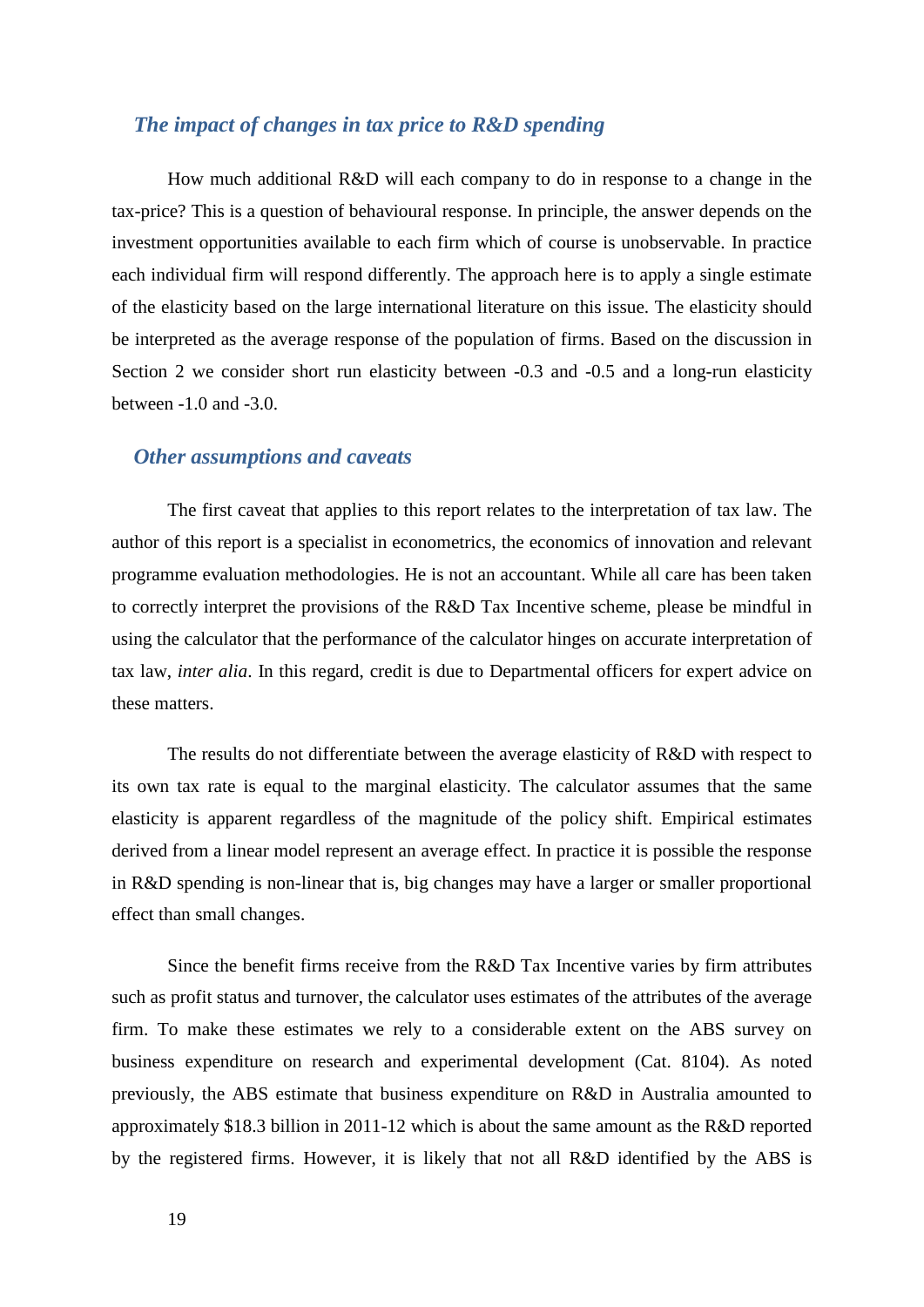attracting a tax subsidy; and similarly that not all expenditure which is attracting the incentive/concession would be included in the ABS measure. These discrepancies are due to differences in definitions, eligible expenditures, reporting rules and norms and estimation methods used by the ABS.

A number of additional limitations and caveats should be observed. First, it is possible that some of the observed effect of tax credits represents a reclassification of existing expenditure. This is a universal caveat to all studies focusing on the impact of tax incentives on R&D investment; there is no established method for ruling this out. Second, it is possible that, if inputs to R&D are inelastic, subsidising R&D investment will lead to inflated factor input prices rather than increased real expenditure (Goolsbee 1998). Though in this regard, recent evidence indicates that input price inflation is not a significant concern in aggregate (Thomson and Jensen 2013).

# *Using the calculator*

The calculator is set up to compare the current policy settings with any hypothetical policy changes. The user should first alter the panel titled "INPUT". Here two hypothetical policy options can be entered including the offset rate and whether or not the hypothetical offset is refundable. The offset rate is gross of standard deductions (that is a firm claiming a 40 percent offset cannot also expense the R&D costs).

The outcome of the policy change on the cost of the scheme (revenue foregone) and R&D investment are indicated in the panel title "OUTPUT".

The panel titled "ASSUMPTIONS" should also be carefully considered. These can be amended or changed if better data estimates become available. It is a simple matter to consider the sensitivity of any findings to this decomposition and in general this will not affect the outputs substantially.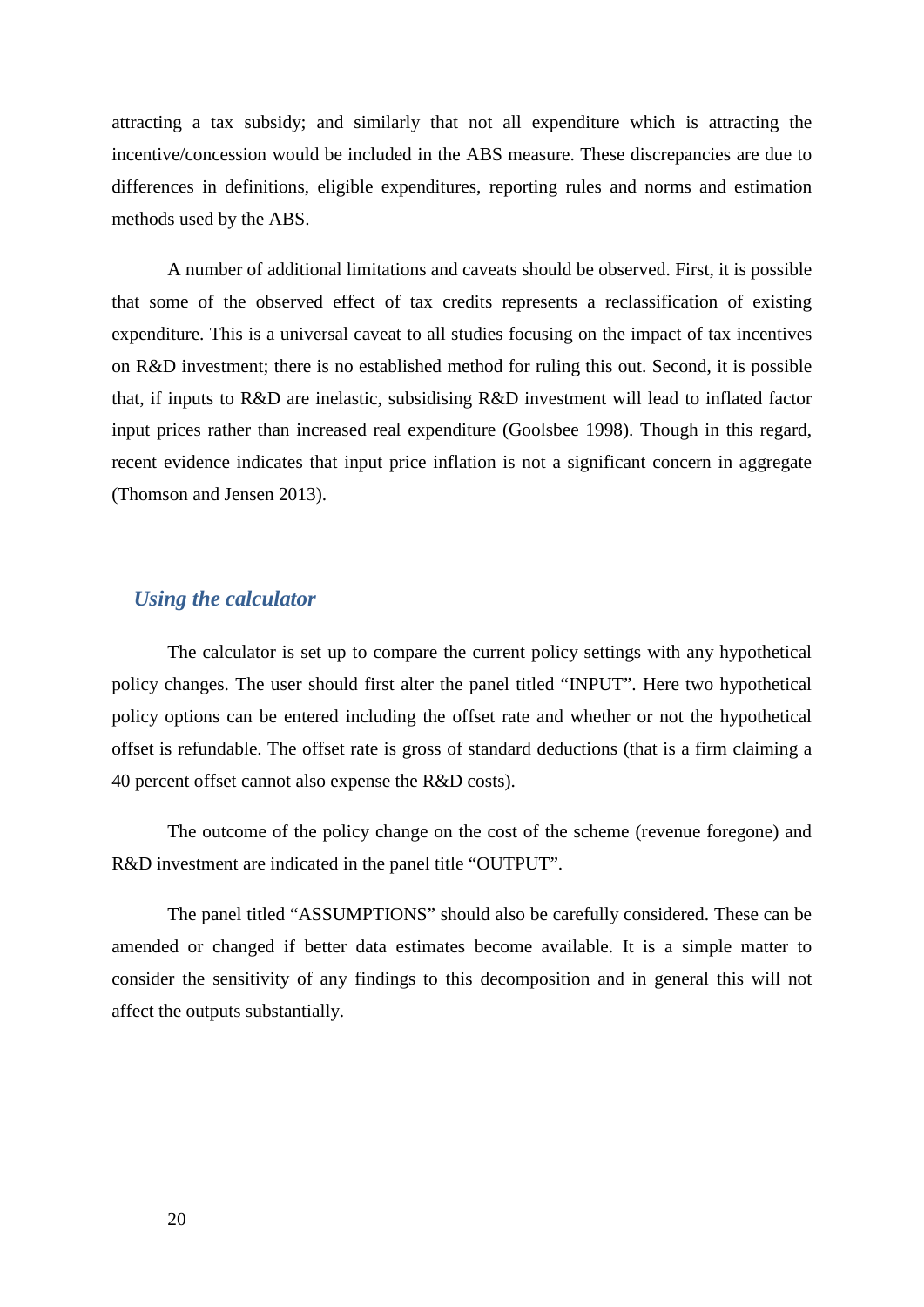#### **Bibliography**

- ABS (2013), Research and Experimental Development, Business Canberra, Australian Bureau of Statistics. (Cat. 8104.0).
- Aghion, P. and Griffith, R. (2005), Competition and Growth Reconciling Theory and Evidence
- Arrow, K., (1962), Economic Welfare and the Allocation of Resources to Invention. The Rate and Direction of Inventive Activities. Nelson. Princeton, Princeton University Press.
- BIE (1993), Research Report 50. R&D, Innovation and Competitiveness: An Evaluation of the Research and Development Tax Concession. Canberra, Bureau of Industry Economics.
- Bloom, N., Griffith, R. and Van Reenen, J. (2002), 'Do R&D Tax Credits Work? Evidence from a Panel of Countries 1979-1997.' Journal of Public Economics 85, 1-31.
- Eisner, R., Albert, S. and Sullivan, M. (1984), 'The New Incremental Tax Credit for R&D: Incentive or Disincentive? 37(2), 171. .' National Tax Journal 37, 171-184.
- Falk, M. (2006), 'What Drives Business Research and Development (R&D) Intensity Across Organisation for Economic Co-Operation and Development (OECD) Countries?' Applied Economics 38, 533-547.
- Griffiths, W. and Webster, E (2004), The Determinants of Research and Development and Intellectual Property Usage among Australian Companies, 1989 to 2002. Melbourne, Intellectual Property Research Institute of Australia Working Paper No. 13/04. Working Paper
- Guellec, D. and Van Pottelsberghe, B., (2003), 'The Impact of Public R&D Expenditure on Business R&D.' Economics of Innovation and New Technology 12, 225 - 243.
- Hall, B., Mairesse, J., Branstetter, L., and Crepon, B., (1998), Does Cash Flow Cause Investment and R&D: An Exploration Using Panel Data for French, Japanese, and United States Scientific Firms, University of California at Berkeley. Economics Working Papers 98-260.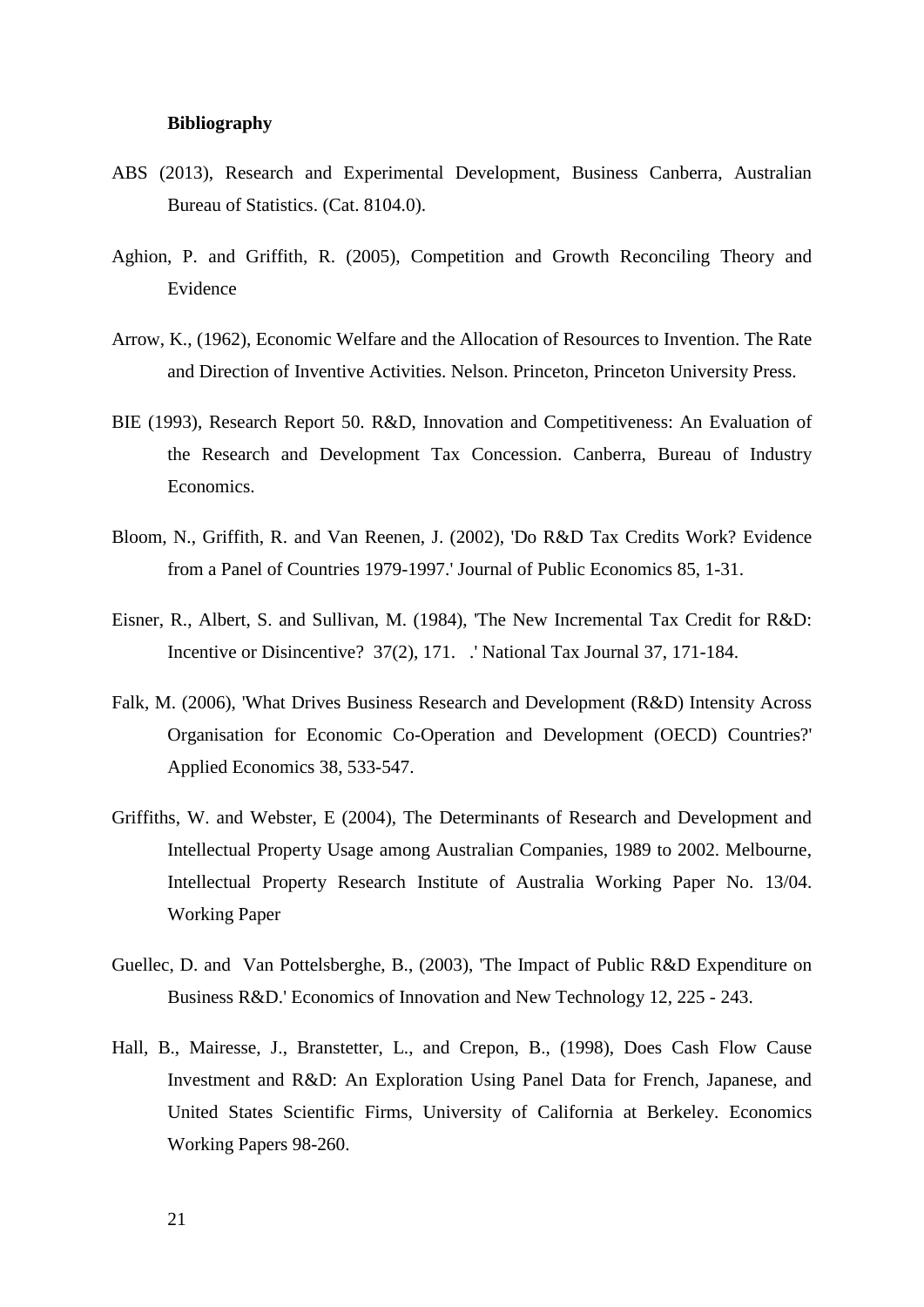- Hall, B. and Van Reenen, J., (2000), 'How Effective are Fiscal Incentives for R&D? A Review of the Evidence.' Research Policy 29, 449-469.
- Hall, B. (1992), R&D Tax Policy During the Eighties: Success of Failure. Cambridge MA, NBER. Working Paper No. 4240.
- Innovation Australia 2013, Innovation Australia Annual Report 2006-07. Canberra, Innovation Australia.
- Jorgenson, D., (1963), 'Capital Theory and Investment Behaviour.' American Economic Review 53, 247-259.
- McFetridge, D., and Warda., J (1983). Canadian R&D Incentives: Their Adequacy and Impact, Canadian Tax Paper No. 70. Toronto, Canadian Tax Foundation.
- Mulkay, B. and Mairesse, J., (2003), The Effect of the R&D Tax Credit in France.
- Nickell, S. (1981), 'Biases In Dynamic-Models With Fixed Effects.' Econometrica 49, 1417- 1426.
- Nordhaus, W, 2004., Shumpeterian in the American Economy: Theory and Measurement" National Bureau of Economic Research Working Paper W10433
- OECD (2002), Frascati Manual 2002: Proposed Standard Practice for Surveys on Research and Experimental Development. Paris, OECD.
- Thomas, D., Manly, T., and Schulman, C., (2003), 'An International Investigation of the Influence of Dividend Taxation on Research and Development Tax Credits.' The Journal of the American Taxation Association 25, 35-54.
- Thomson, R., and Jensen, P.H., 2013, The effects of public subsidies on R&D employment: Evidence from OECD countries, National Tax Journal, 66, 281-310
- Thomson, R., 2013, National scientific capacity and R&D offshoring, Research Policy, 42, 517-528
- Thomson, R. 2010, Tax Policy and R&D Investment by Australian Firms, The Economic Record 86, 260– 280.